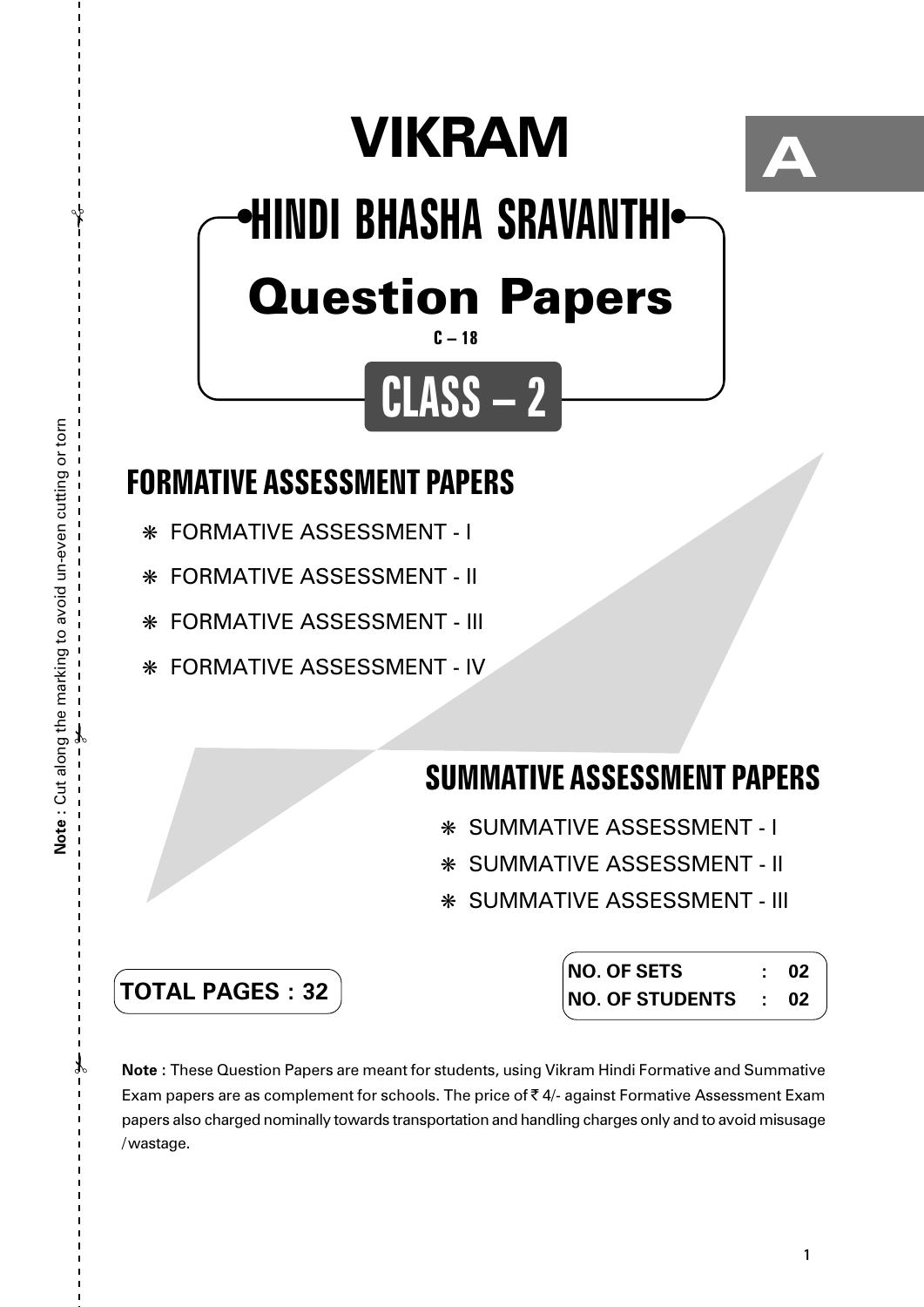| <b>LESSON PLAN</b><br>CLASS: 2 |                    |                                                                  |  |  |  |  |  |
|--------------------------------|--------------------|------------------------------------------------------------------|--|--|--|--|--|
|                                | <b>Months</b>      | <b>Vikram Hindi</b><br><b>Bhasha Sravanthi</b><br><b>Lessons</b> |  |  |  |  |  |
| $FA - I$                       | $June - July$      | Lessons: 1 - 3                                                   |  |  |  |  |  |
| $FA - II$                      | August             | Lesson: $4 - 6$                                                  |  |  |  |  |  |
| $SA - I$                       | September          | Lessons: $1 - 7$                                                 |  |  |  |  |  |
| $FA - III$                     | October – November | Lesson: 8 - 13                                                   |  |  |  |  |  |
| $SA - II$                      | December           | Lessons: 1 - 14                                                  |  |  |  |  |  |
| $FA - IV$                      | January – February | Lesson: 15 - 20                                                  |  |  |  |  |  |
|                                | March              | <b>Revision</b>                                                  |  |  |  |  |  |
| $SA - III$                     | April              | Lessons: $1 - 21$                                                |  |  |  |  |  |
|                                |                    |                                                                  |  |  |  |  |  |
|                                |                    |                                                                  |  |  |  |  |  |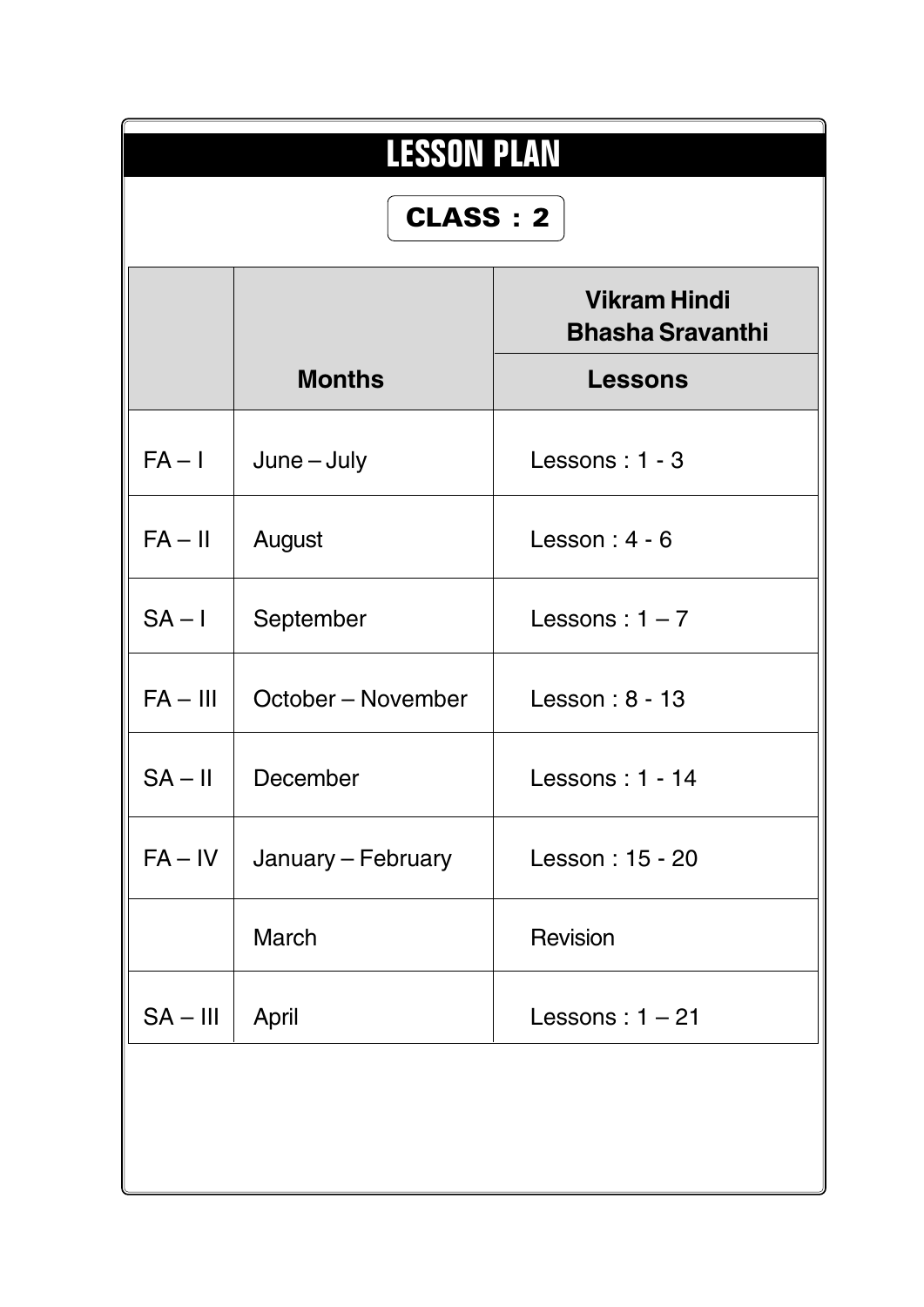| <b>Vikram</b><br>Hindi Bhasha<br>Sravanthi | $C - 18$<br><b>FORMATIVE ASSESSMENT - I</b> |               |                  |                 |
|--------------------------------------------|---------------------------------------------|---------------|------------------|-----------------|
| Syllabus :                                 | Class - 2 : Vikram Hindi Bhasha Sravanthi   |               |                  | 25              |
| Lessons : $1$ to $3$                       | Time: 1 Hour                                |               | Max. Marks: $25$ |                 |
| Name:                                      |                                             | <b>Class:</b> | <b>Section:</b>  | <b>Roll No.</b> |

**I.** Write the names of the following pictures in Hindi.  $(9 \times 1 = 9)$ 



















✃

✃

 $\lambda$ 











2 Vikram Text Book - Hindi Bhasha Sravanthi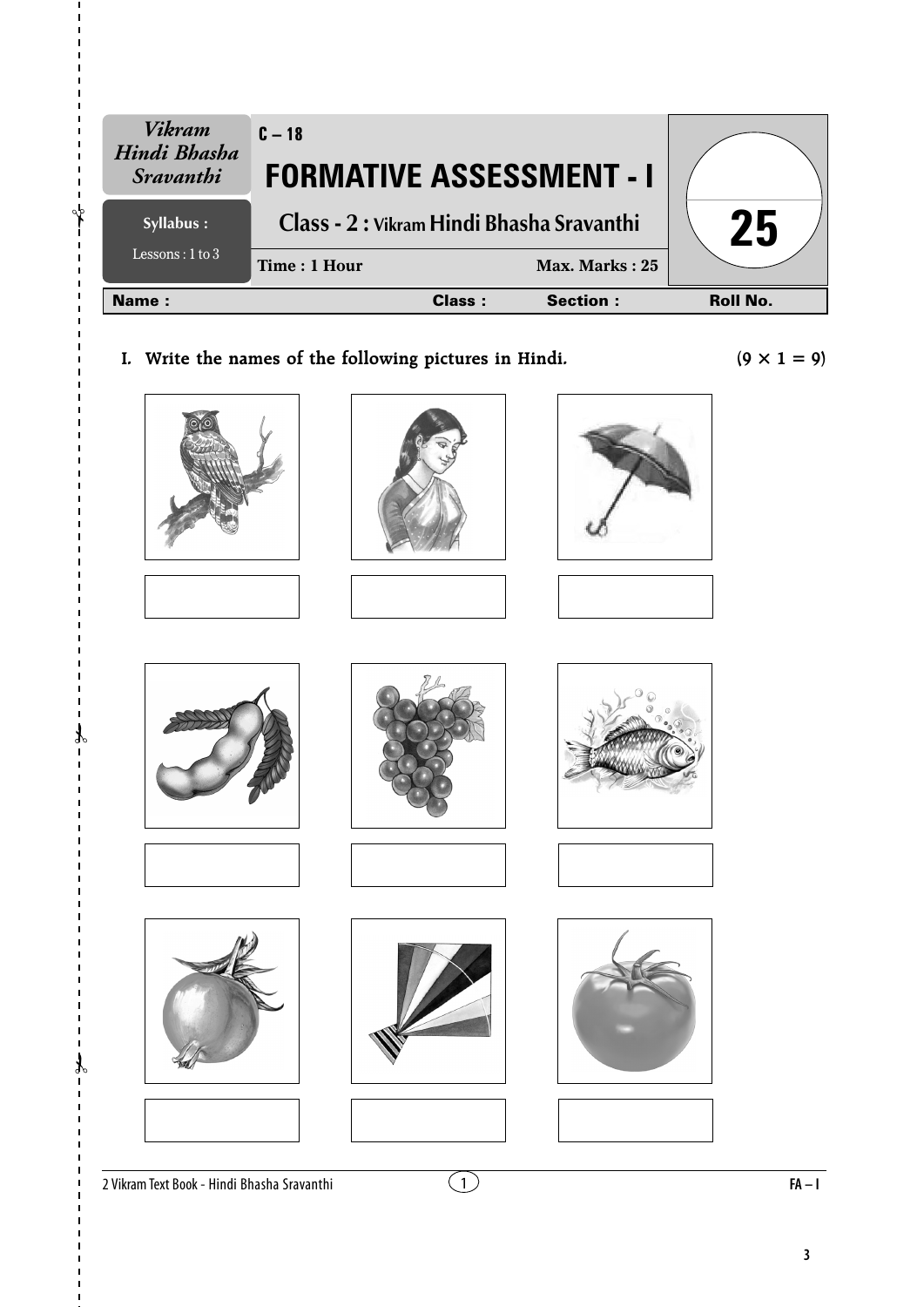II. Fill in the blanks.



#### III. Fill in the blanks.

- 
- 

#### IV. Write the "Bharahkadi" (बारहखड़ी).

#### \*\*\*

 $(14 \times \frac{1}{2} = 7)$ 

 $(6 \times 1 = 6)$ 

 $(2 \times 1\frac{1}{2} = 3)$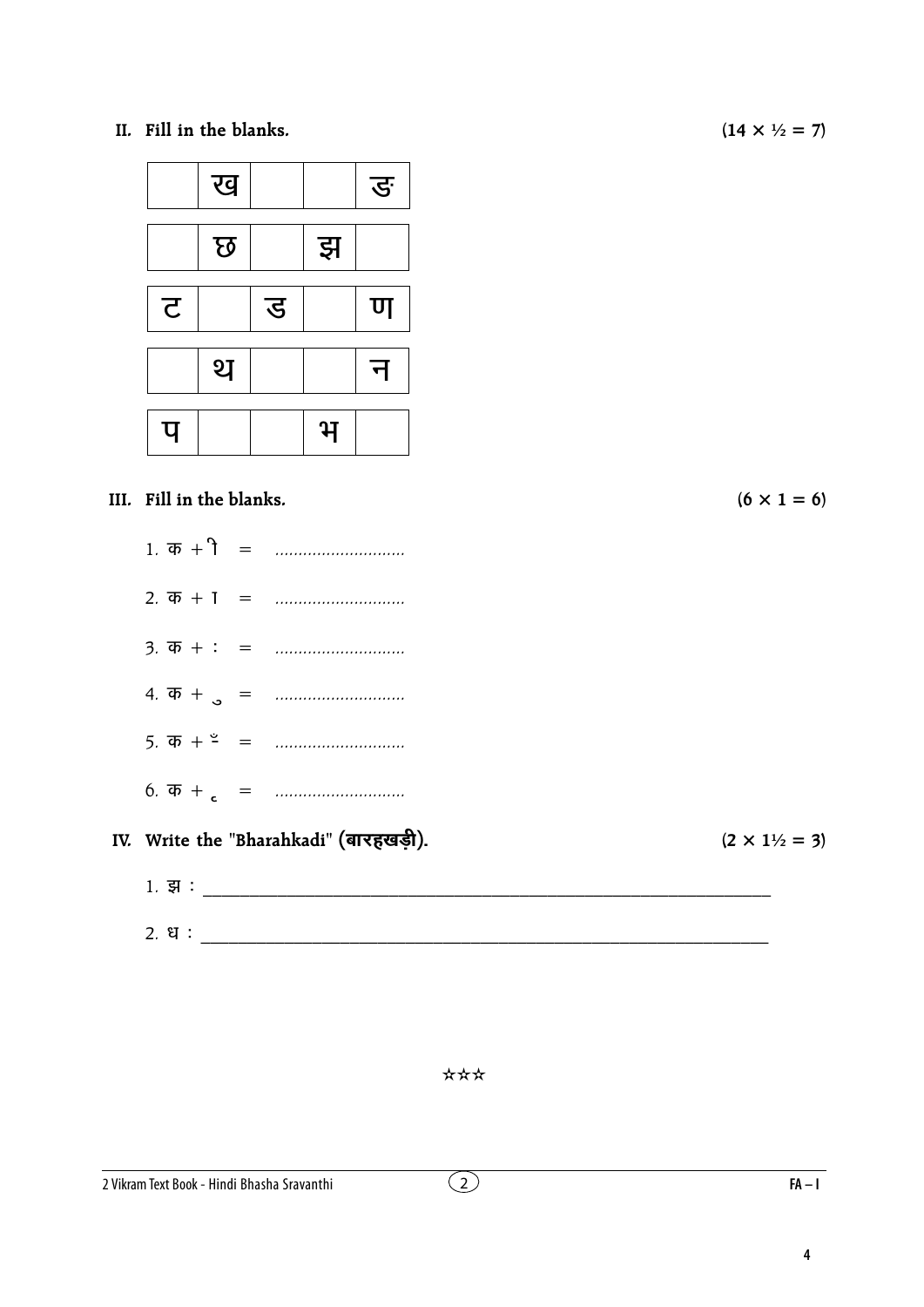| <b>Vikram</b><br>Hindi Bhasha<br><i><b>Sravanthi</b></i> | $C - 18$<br><b>FORMATIVE ASSESSMENT - II</b> |        |                 |                 |
|----------------------------------------------------------|----------------------------------------------|--------|-----------------|-----------------|
| Syllabus :                                               | Class - 2 : Vikram Hindi Bhasha Sravanthi    |        |                 | <b>Z5</b>       |
| Lessons: $4$ to $6$                                      | Time: 1 Hour                                 |        | Max. Marks: 25  |                 |
| Name:                                                    |                                              | Class: | <b>Section:</b> | <b>Roll No.</b> |

I. Write the names of the following pictures in Hindi.

 $(6 \times 1 = 6)$ 



 $(4 \times 1 = 4)$ 

1. नकल  $\equiv$ 2. शहर  $=$  $3.75 + 3.75 = 3.75$ 4. बतख  $=$ 

2 Vikram Text Book - Hindi Bhasha Sravanthi

 $FA - II$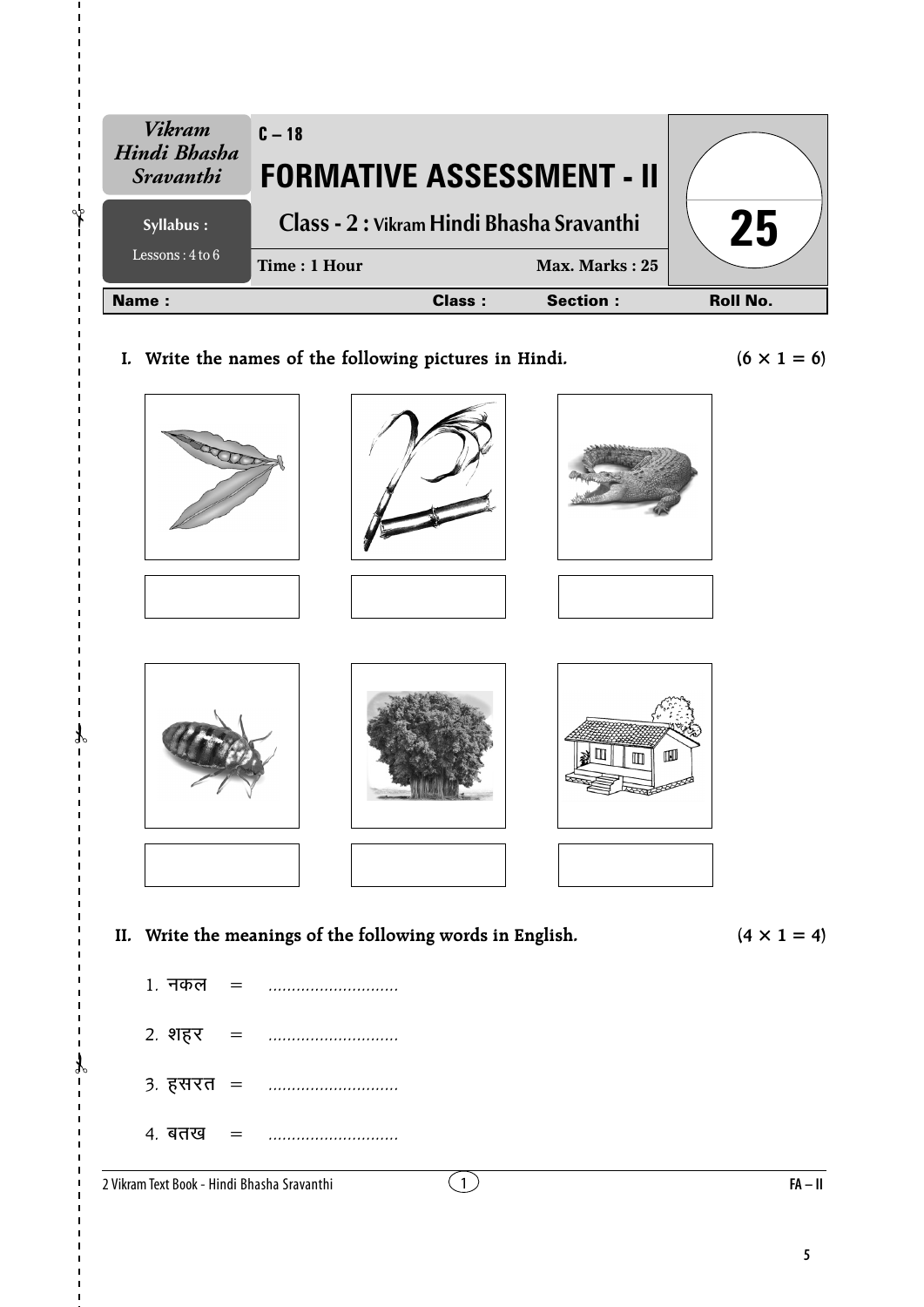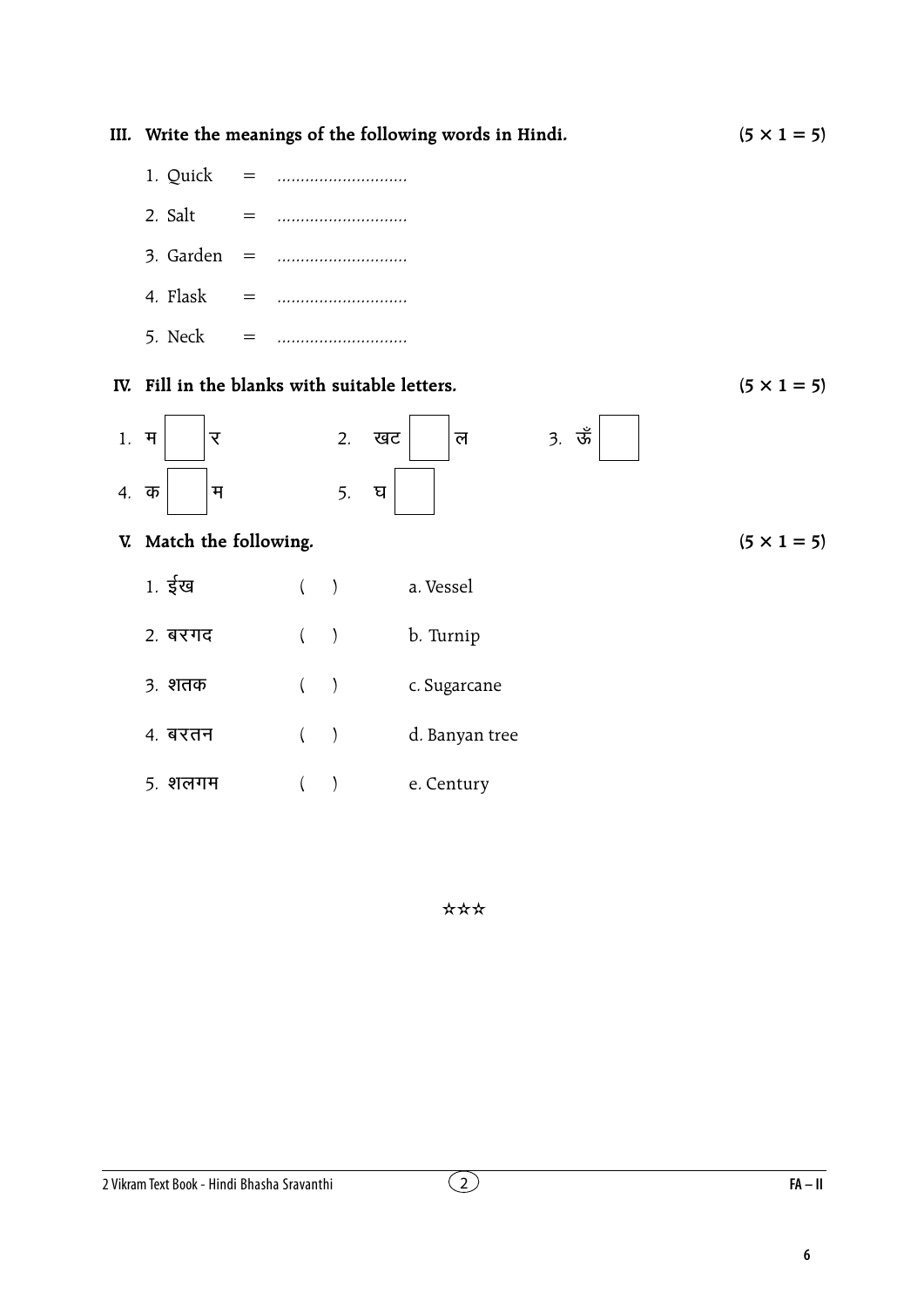| <b>Name:</b>                                             | <b>Class:</b>                                             | Max. Marks: 25<br><b>Section:</b> | <b>Roll No.</b> |
|----------------------------------------------------------|-----------------------------------------------------------|-----------------------------------|-----------------|
| Syllabus :<br>Lessons: $8$ to 13                         | Class - 2 : Vikram Hindi Bhasha Sravanthi<br>Time: 1 Hour | 25                                |                 |
| <b>Vikram</b><br>Hindi Bhasha<br><i><b>Sravanthi</b></i> | $C - 18$<br><b>FORMATIVE ASSESSMENT - III</b>             |                                   |                 |

**I.** Write the names of the following pictures in Hindi.  $(6 \times 1 = 6)$ 













**II.** Write the symbol of the following letters.  $(4 \times 1 = 4)$ 

 $2.$  ' $\xi'$  की मात्रा =

3. 'ऊ' की मात्रा =

✃

✃

 $\lambda$ 

 $4. '3\pi'$  की मात्रा =



2 Vikram Text Book - Hindi Bhasha Sravanthi

1 **FA – III**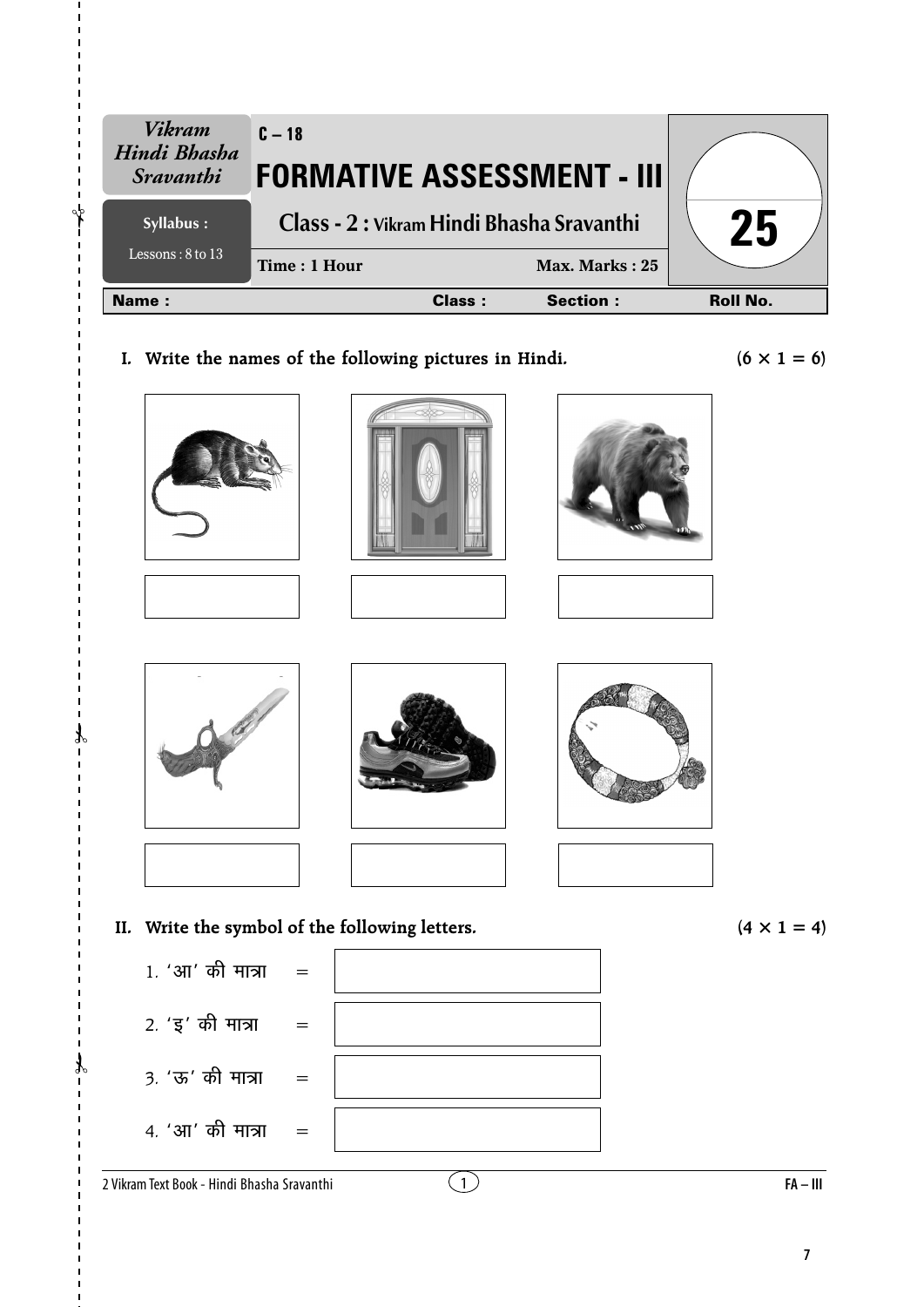|     | III. Write the meanings of the following words in English. | $(5 \times 1 = 5)$ |
|-----|------------------------------------------------------------|--------------------|
|     |                                                            |                    |
|     | 2. कृपाण =                                                 |                    |
|     |                                                            |                    |
|     | 4. पिता =                                                  |                    |
|     |                                                            |                    |
|     | IV. Write the meanings of the following words in Hindi.    | $(5 \times 1 = 5)$ |
|     | 1. फुहारा =                                                |                    |
|     |                                                            |                    |
|     |                                                            |                    |
|     |                                                            |                    |
|     |                                                            |                    |
|     | V. Fill in the blanks with suitable letters.               | $(5 \times 1 = 5)$ |
| नी, | ख, ता, ना,<br>या                                           |                    |



\*\*\*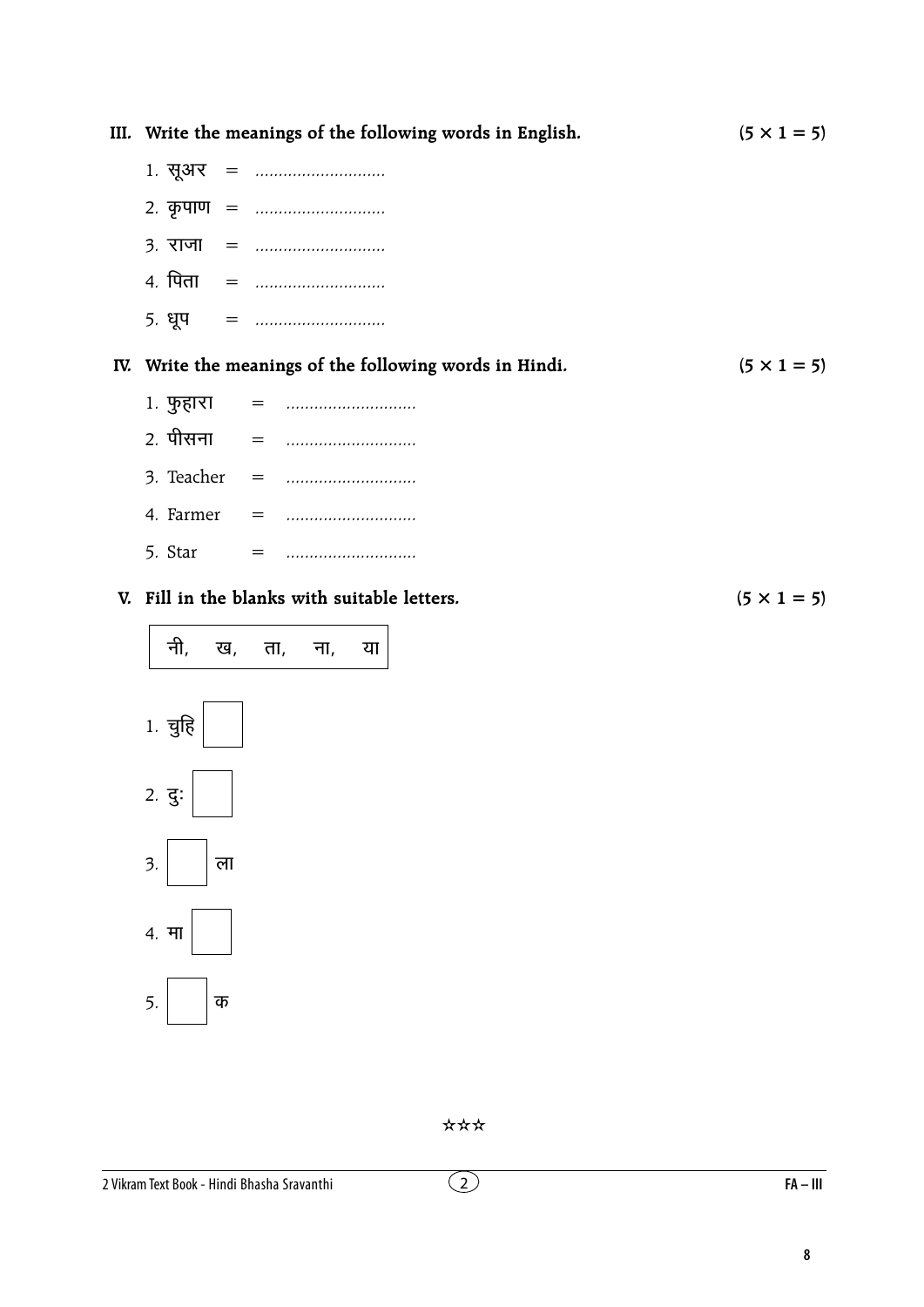| <b>Vikram</b><br>Hindi Bhasha<br><i>Sravanthi</i> | $C - 18$<br><b>FORMATIVE ASSESSMENT - IV</b>           |               |                 |                    |
|---------------------------------------------------|--------------------------------------------------------|---------------|-----------------|--------------------|
| Syllabus :                                        | Class - 2 : Vikram Hindi Bhasha Sravanthi              |               |                 | 25                 |
| Lessons: $15$ to $20$                             | Time: 1 Hour                                           |               | Max. Marks: 25  |                    |
| Name:                                             |                                                        | <b>Class:</b> | <b>Section:</b> | <b>Roll No.</b>    |
|                                                   | I. Write the names of the following pictures in Hindi. |               |                 | $(5 \times 1 = 5)$ |









**II.** Write the symbol of the following letters.  $(3 \times 1 = 3)$ 



✃

✃

 $\lambda$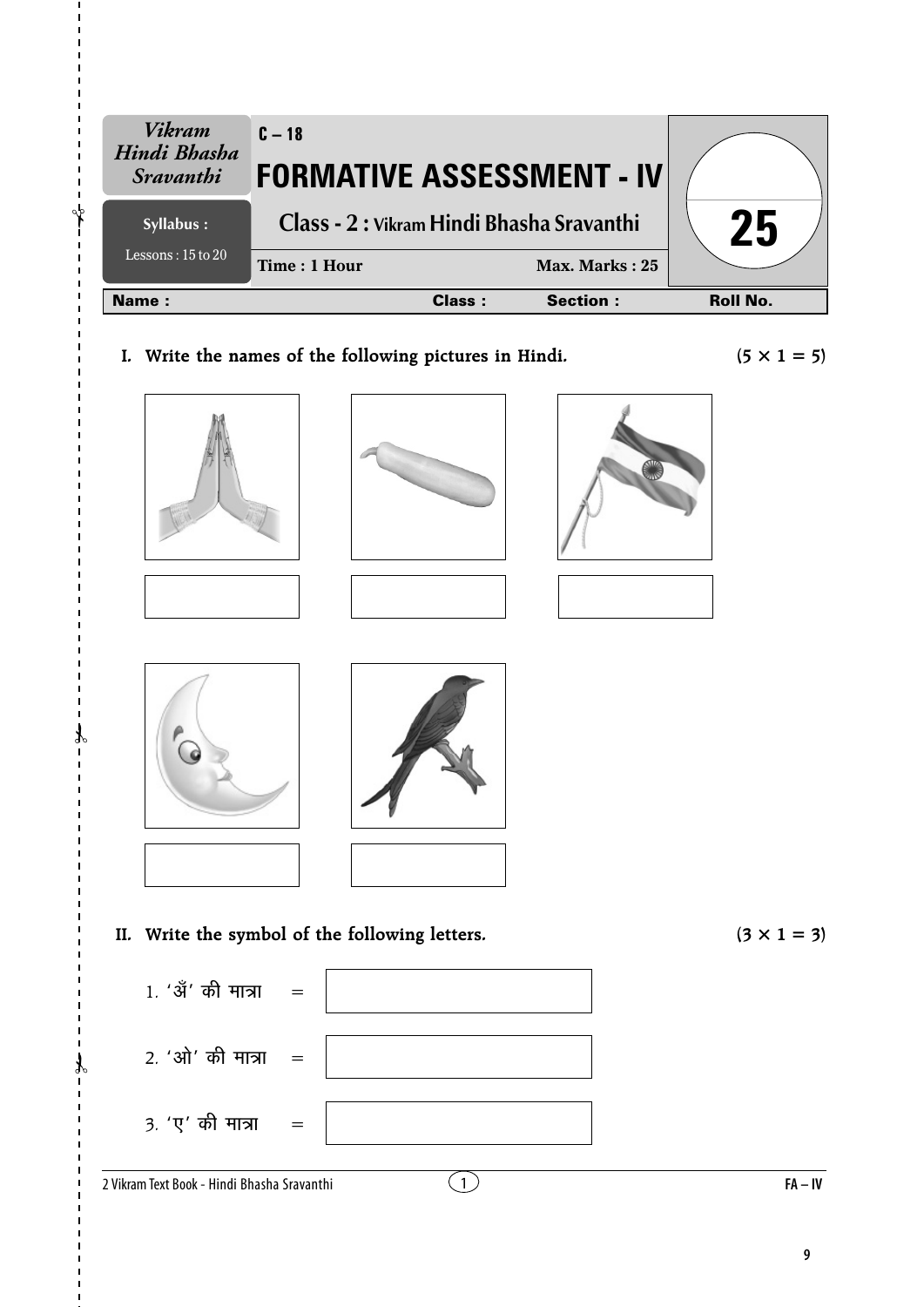|                            |             |                                                      | III. Write the meanings of the following words in English. | $(5 \times 1 = 5)$ |
|----------------------------|-------------|------------------------------------------------------|------------------------------------------------------------|--------------------|
| 1. ढोलक =                  |             |                                                      |                                                            |                    |
| 2. केदी =                  |             |                                                      |                                                            |                    |
| 3. औरत =                   |             |                                                      |                                                            |                    |
| 4. सोना =                  |             |                                                      |                                                            |                    |
| <u> 5. छोटा   =  </u>      |             |                                                      |                                                            |                    |
|                            |             |                                                      | IV. Write the meanings of the following words in Hindi.    | $(5 \times 1 = 5)$ |
|                            |             |                                                      |                                                            |                    |
| 2. Eye = $\ldots$          |             |                                                      |                                                            |                    |
|                            |             |                                                      |                                                            |                    |
|                            |             |                                                      |                                                            |                    |
| 5. Dry fruits = $\ldots$   |             |                                                      |                                                            |                    |
| V. Match the following.    |             |                                                      |                                                            | $(7 \times 1 = 7)$ |
| 1. Paisa                   | ( ) a) लौकी |                                                      |                                                            |                    |
| 2. Bottlegourd ( ) b) पैसा |             |                                                      |                                                            |                    |
| 3. Shoe                    | $\left($    | $\left( \begin{array}{c} 0 \\ 0 \end{array} \right)$ | c) कृपा                                                    |                    |
| 4. Kindness                | $\left($    | $\left( \right)$                                     | d) जूता                                                    |                    |
| 5. Eye                     | $\left($    | $\left( \right)$                                     | e) बेटी                                                    |                    |
| 6. Cauliflower             |             | $\mathcal{E}$                                        | f) नैन                                                     |                    |
| 7. Daughter                |             |                                                      | $g$ ) गोभी                                                 |                    |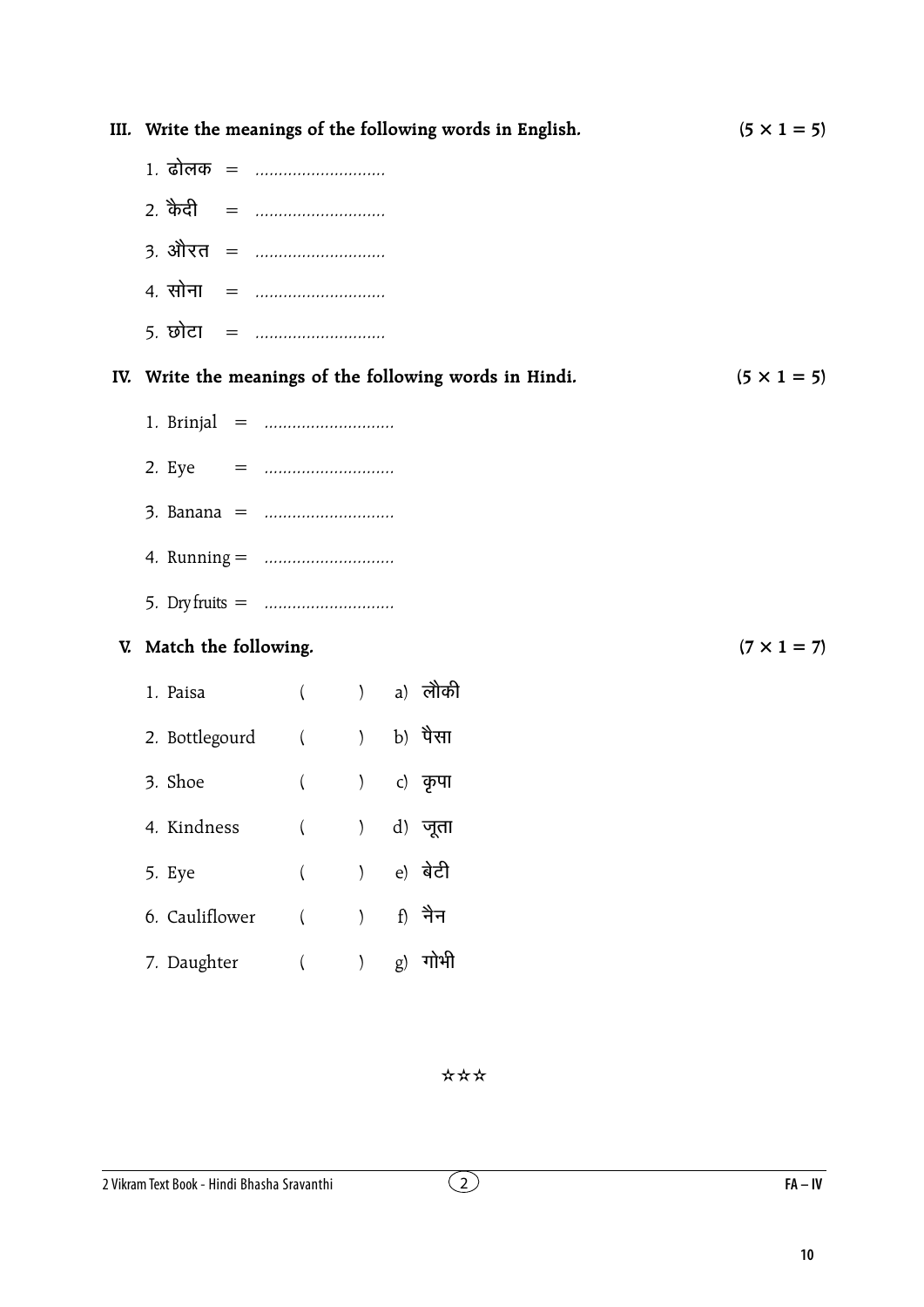| <b>Vikram</b><br>Hindi Bhasha<br><i><b>Sravanthi</b></i> | $C - 18$<br><b>SUMMATIVE ASSESSMENT - I</b>           |              |                        |                    |
|----------------------------------------------------------|-------------------------------------------------------|--------------|------------------------|--------------------|
| Syllabus:                                                | Class - 2 : Vikram Hindi Bhasha Sravanthi             |              |                        | 50                 |
| Lessons : $1$ to $7$                                     | Time: $2\frac{1}{2}$ Hour                             |              | Max. Marks: 50         |                    |
| <b>Name:</b>                                             |                                                       |              | <b>Class:</b> Section: | <b>Roll No.</b>    |
|                                                          | I. Write the English meanings of the following words. |              |                        | $(5 \times 1 = 5)$ |
|                                                          |                                                       |              |                        |                    |
|                                                          |                                                       |              |                        |                    |
|                                                          |                                                       |              |                        |                    |
|                                                          | II. Write the Hindi meanings of the following words.  |              |                        | $(5 \times 1 = 5)$ |
|                                                          |                                                       |              |                        |                    |
|                                                          |                                                       |              |                        |                    |
|                                                          |                                                       |              |                        |                    |
|                                                          | III. Make words using ' $\neg$ ' with the following.  |              |                        | $(4 \times 2 = 8)$ |
|                                                          | थ                                                     | 1.           |                        |                    |
|                                                          |                                                       | 2.           |                        |                    |
| ऊ                                                        | ध<br>न                                                | 3.           |                        |                    |
|                                                          | म                                                     | 4.           |                        |                    |
|                                                          |                                                       |              |                        |                    |
| 2 Vikram Text Book - Hindi Bhasha Sravanthi              |                                                       | $\mathbf{1}$ |                        | $SA - I$           |

 $\overline{\phantom{a}}$ 

ł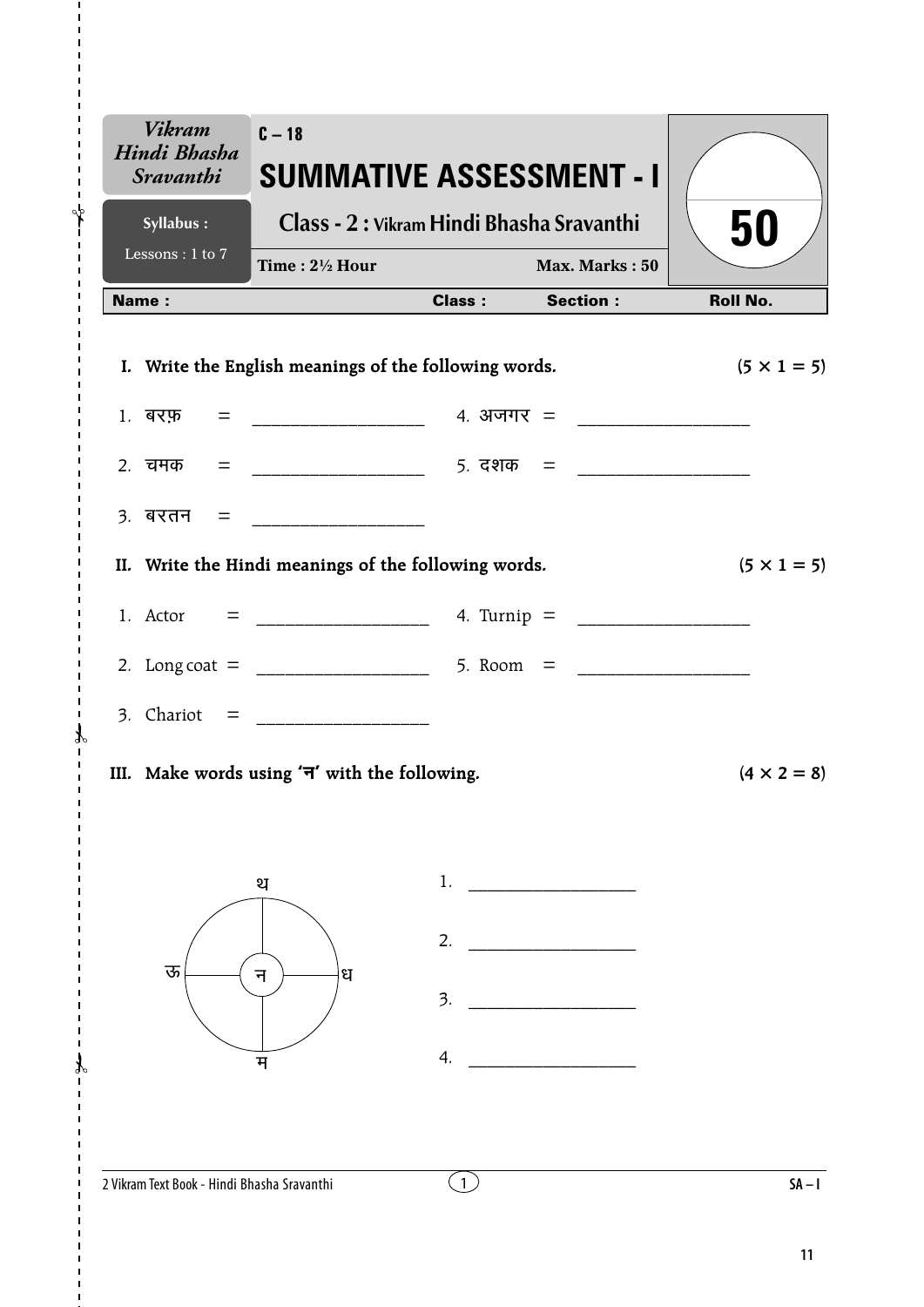|      | IV. Fill in the blanks with suitable letters.               |   |                                  |                   |        |   |         |   |   |                          |      |    | $(8 \times 1 = 8)$ |
|------|-------------------------------------------------------------|---|----------------------------------|-------------------|--------|---|---------|---|---|--------------------------|------|----|--------------------|
|      | $1.$ अ $\frac{1}{1}$ र                                      |   |                                  |                   |        |   | 5. धक   |   |   |                          |      |    |                    |
|      | 2. धक                                                       |   |                                  |                   |        |   | 6. भक   |   |   |                          |      |    |                    |
|      | 3. ध                                                        |   |                                  |                   |        |   | 7. मट   |   |   |                          |      |    |                    |
|      | 4. उप न                                                     |   |                                  |                   |        |   | 8. गर न |   |   |                          |      |    |                    |
|      | V. Write appropriate word under the picture.                |   |                                  |                   |        |   |         |   |   |                          |      |    | $(3 \times 1 = 3)$ |
|      | 1. कलम                                                      |   |                                  | 2. फल             |        |   |         |   |   | 3. अदरक                  |      |    |                    |
|      | बरफ़                                                        |   |                                  |                   | नल     |   |         |   |   | बरगद                     |      |    |                    |
|      | मटर                                                         |   |                                  |                   | हल     |   |         |   |   |                          | खटमल |    |                    |
|      |                                                             |   |                                  |                   |        |   |         |   |   |                          |      |    |                    |
|      |                                                             |   |                                  |                   |        |   |         |   |   |                          |      |    |                    |
|      | VI. Match the following.                                    |   |                                  |                   |        |   |         |   |   |                          |      |    | $(5 \times 1 = 5)$ |
|      | 1. Aukar                                                    |   |                                  | a) $\overline{q}$ |        |   |         |   |   |                          |      |    |                    |
|      | 2. Ku                                                       |   |                                  | b) अं             |        |   |         |   |   |                          |      |    |                    |
|      | 3. Kam                                                      |   |                                  | c) औ              |        |   |         |   |   |                          |      |    |                    |
|      | 4. Am                                                       |   |                                  | d) कु             |        |   |         |   |   |                          |      |    |                    |
|      | 5. Va                                                       |   |                                  | e) कं             |        |   |         |   |   |                          |      |    |                    |
|      | VII. Make the words beginning with the letters given below. |   |                                  |                   |        |   |         |   |   |                          |      |    | $(6 \times 1 = 6)$ |
|      | $1.$ क                                                      |   |                                  |                   | 4.     | 디 |         |   |   |                          |      |    |                    |
|      | 2.3J                                                        |   |                                  |                   | 5. र   |   |         |   |   | $\overline{\phantom{a}}$ |      |    |                    |
| 3. म |                                                             |   | <u> 1999 - Johann Barnett, f</u> |                   | $6.$ न |   |         |   |   |                          |      |    |                    |
|      | VIII. Write the symbols of the vowels given below.          |   |                                  |                   |        |   |         |   |   |                          |      |    | (10)               |
|      | $\overline{3}$<br>$3\Pi$                                    | इ | ई                                | ত্ত               | ऊ      |   | ऋ       | ए | ऐ | ओ                        | औ    | अं | अः                 |
|      |                                                             |   |                                  |                   |        |   |         |   |   |                          |      |    |                    |

 $SA-I$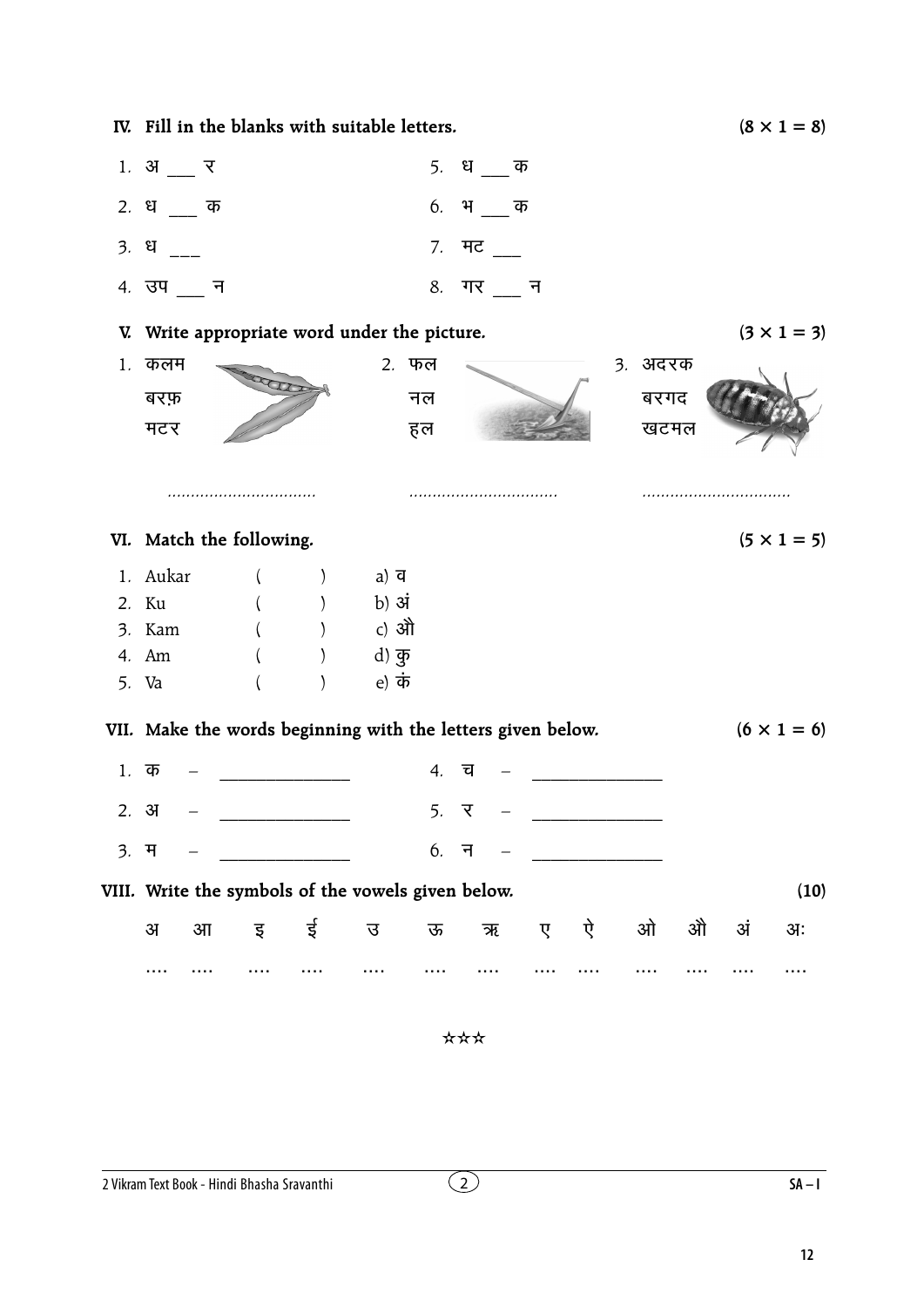|                  | <b>Vikram</b><br>Hindi Bhasha<br><i><b>Sravanthi</b></i>                  | $C - 18$                                    |                                                                                                                       | SUMMATIVE ASSESSMENT - II |                         |                   |                                          |   |      |                 |                      |
|------------------|---------------------------------------------------------------------------|---------------------------------------------|-----------------------------------------------------------------------------------------------------------------------|---------------------------|-------------------------|-------------------|------------------------------------------|---|------|-----------------|----------------------|
|                  | Syllabus:                                                                 | Class - 2 : Vikram Hindi Bhasha Sravanthi   |                                                                                                                       |                           |                         |                   |                                          |   |      | 50              |                      |
|                  | Lessons: 1 to 14                                                          | Time: $2\frac{1}{2}$ Hour                   |                                                                                                                       |                           |                         |                   | Max. Marks: 50                           |   |      |                 |                      |
| Name:            |                                                                           |                                             |                                                                                                                       | <b>Class:</b>             |                         |                   | <b>Section:</b>                          |   |      | <b>Roll No.</b> |                      |
| L.               | Write the symbols of the vowels given below.                              |                                             |                                                                                                                       |                           |                         |                   |                                          |   |      |                 | (10)                 |
|                  | अ<br>आ                                                                    | इ ई                                         | उ                                                                                                                     |                           |                         |                   | ऊ ऋ ए ऐ                                  | ओ | औ अं |                 | अः                   |
|                  | .                                                                         |                                             | $\cdots$                                                                                                              | $\cdots$                  | $\cdots$                | $\cdots$          |                                          |   |      |                 |                      |
|                  | II. Write the English meanings of the following words.                    |                                             |                                                                                                                       |                           |                         |                   |                                          |   |      |                 | $(5 \times 1 = 5)$   |
| 1.               | चिड़िया = ____________________                                            |                                             |                                                                                                                       |                           |                         |                   | 4. दुकान = __________________            |   |      |                 |                      |
|                  | 2. दिमक = ____________________                                            |                                             |                                                                                                                       |                           |                         | <u>5. शिकार =</u> |                                          |   |      |                 |                      |
| $\overline{3}$ . | मेवा =                                                                    |                                             | _________________________                                                                                             |                           |                         |                   |                                          |   |      |                 |                      |
|                  | III. Write the Hindi meanings of the following words.                     |                                             |                                                                                                                       |                           |                         |                   |                                          |   |      |                 | $(5 \times 1 = 5)$   |
|                  | $1.$ गुड़िया =                                                            |                                             | <u> Liston de la construcción de la construcción de la construcción de la construcción de la construcción de la c</u> |                           |                         | ४. वृषभ           | =                                        |   |      |                 |                      |
|                  | 2. Dry Fruits $=$                                                         |                                             |                                                                                                                       |                           |                         | 5. Banana         | $=$                                      |   |      |                 |                      |
|                  | $3.$ Swing $=$                                                            |                                             |                                                                                                                       |                           |                         |                   |                                          |   |      |                 |                      |
|                  | IV. Write the following.                                                  |                                             |                                                                                                                       |                           |                         |                   |                                          |   |      |                 | $(5 \times 1 = 5)$   |
|                  | $1. 7 + 1 + 7 + 7$                                                        |                                             |                                                                                                                       |                           | =                       |                   |                                          |   |      |                 |                      |
|                  | 2. $\overline{a}$ + $\Gamma$ + $\overline{a}$ + $\Gamma$ + $\overline{g}$ |                                             |                                                                                                                       |                           |                         |                   |                                          |   |      |                 |                      |
|                  |                                                                           |                                             |                                                                                                                       |                           |                         |                   |                                          |   |      |                 |                      |
|                  | 4. स + $\alpha$ + $\beta$ + ज                                             |                                             |                                                                                                                       |                           |                         |                   | $\begin{tabular}{c} \bf = \end{tabular}$ |   |      |                 |                      |
|                  | 5. $\frac{1}{4}$ + $\frac{1}{6}$ + $\frac{1}{4}$ + $\frac{1}{4}$          |                                             |                                                                                                                       |                           |                         |                   | = <u>__________________</u>              |   |      |                 |                      |
|                  | V. Fill in the blanks with suitable letters.                              |                                             |                                                                                                                       |                           |                         |                   |                                          |   |      |                 | $(10 \times 1 = 10)$ |
|                  | $1.$ जा ____                                                              |                                             |                                                                                                                       |                           | 6. खू ___               |                   |                                          |   |      |                 |                      |
|                  | 2. वी ____                                                                |                                             |                                                                                                                       |                           | 7. सूरा ____            |                   |                                          |   |      |                 |                      |
|                  | 3. पीस ____                                                               |                                             |                                                                                                                       |                           | 8. $\Pi$ <sub>___</sub> |                   |                                          |   |      |                 |                      |
|                  | $4. \frac{1}{3}$ ____                                                     |                                             |                                                                                                                       |                           | 9. मेवा                 |                   |                                          |   |      |                 |                      |
|                  | <u>5. सि</u>                                                              |                                             |                                                                                                                       |                           | 10. का                  |                   |                                          |   |      |                 |                      |
|                  |                                                                           | 2 Vikram Text Book - Hindi Bhasha Sravanthi |                                                                                                                       |                           | (1)                     |                   |                                          |   |      |                 | $SA - II$            |

 $\mathbf{I}$  $\sqrt[4]{}$ 

 $\mathcal{X}$  $\overline{1}$ 

 $\mathcal{X}$  $\blacksquare$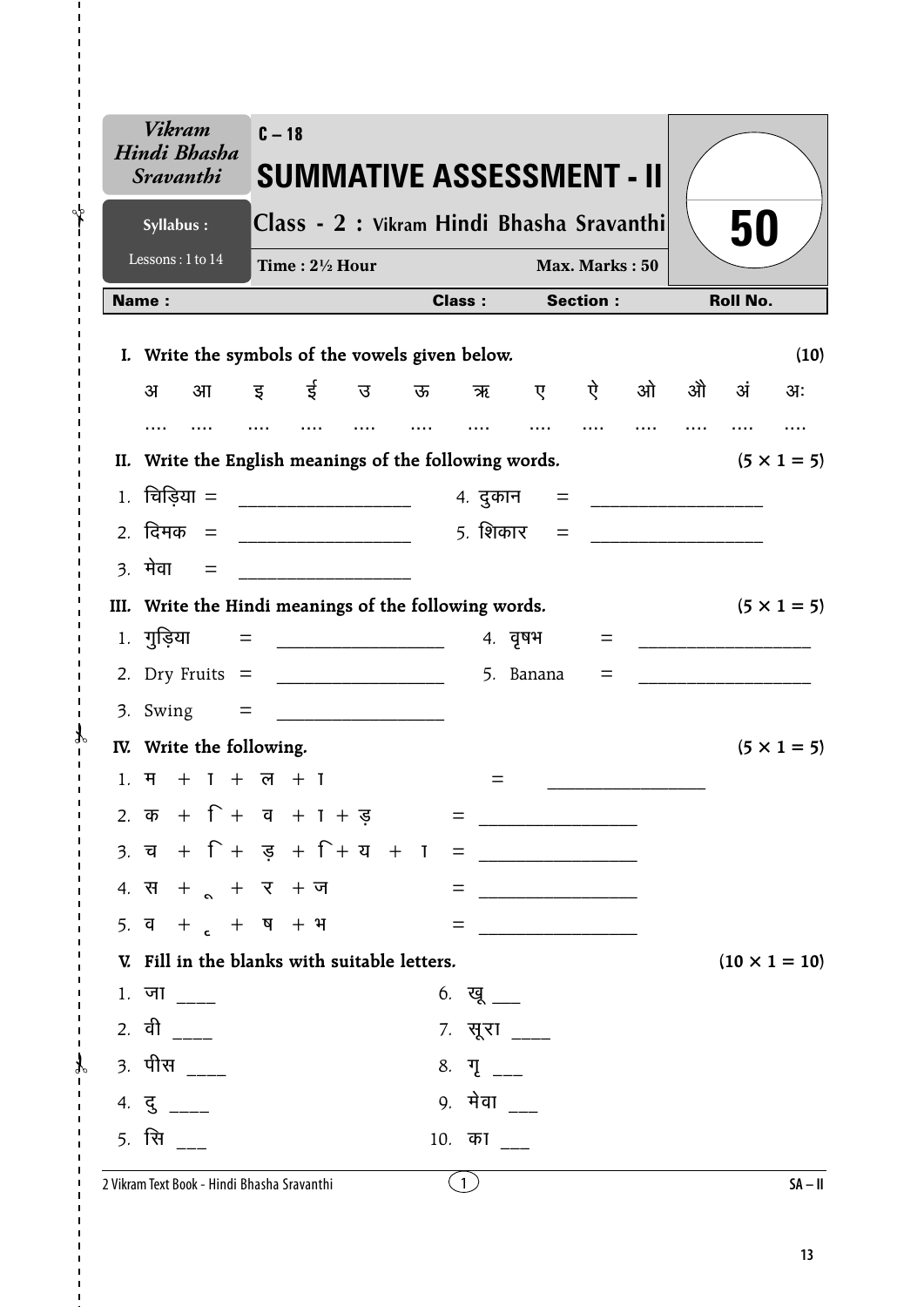### VI. Write appropriate words under the picture.



#### VII. Match the following.

|    | 1. चाँद |  | a) Nose   |
|----|---------|--|-----------|
|    | 2. जल   |  | b) Net    |
|    | 3. नाक  |  | c) Moon   |
|    | ४. जाल  |  | d) Mouth  |
|    | 5. कान  |  | e) Thirty |
|    | 6. वन   |  | f) Listen |
|    | 7. मुँह |  | g) New    |
|    | 8. शीशा |  | h) Flower |
| 9. | नया     |  | i) Ear    |
|    | 10. सुन |  | i) Water  |

 $(10 \times 1 = 10)$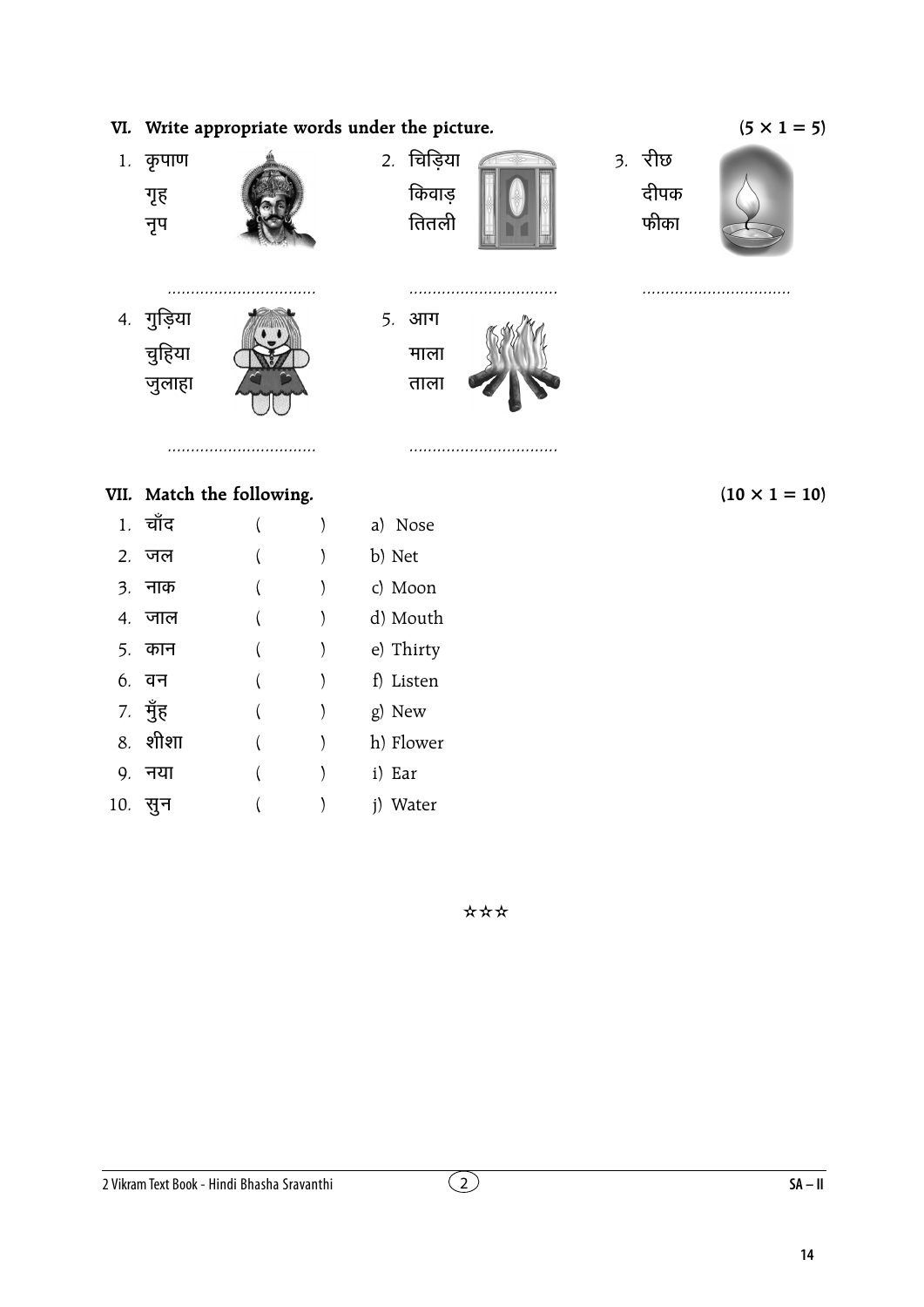| <b>Vikram</b><br>Hindi Bhasha<br><i><b>Sravanthi</b></i>                                                                                                                                                              | $C - 18$                  |                                                 |               |                 | <b>SUMMATIVE ASSESSMENT - III</b>         |                 |                      |
|-----------------------------------------------------------------------------------------------------------------------------------------------------------------------------------------------------------------------|---------------------------|-------------------------------------------------|---------------|-----------------|-------------------------------------------|-----------------|----------------------|
| Syllabus:                                                                                                                                                                                                             |                           |                                                 |               |                 | Class - 2 : Vikram Hindi Bhasha Sravanthi |                 | 50                   |
| Lessons: 1 to 21                                                                                                                                                                                                      | Time: $2\frac{1}{2}$ Hour |                                                 |               |                 | Max. Marks: 50                            |                 |                      |
| Name:                                                                                                                                                                                                                 |                           |                                                 | <b>Class:</b> | <b>Section:</b> |                                           | <b>Roll No.</b> |                      |
| I. Write the symbols of the vowels given below.                                                                                                                                                                       |                           |                                                 |               |                 |                                           |                 | (5)                  |
| अ                                                                                                                                                                                                                     |                           |                                                 |               |                 | आइई उऊऋए ऐओ                               | ओे अं           | $3I$ :               |
|                                                                                                                                                                                                                       |                           |                                                 |               |                 |                                           |                 |                      |
| II. Write the English meanings of the following words.                                                                                                                                                                |                           |                                                 |               |                 |                                           |                 | $(5 \times 1 = 5)$   |
|                                                                                                                                                                                                                       |                           |                                                 |               |                 |                                           |                 |                      |
|                                                                                                                                                                                                                       |                           |                                                 |               |                 |                                           |                 |                      |
| 3. ओेलाद = ________________                                                                                                                                                                                           |                           |                                                 |               |                 |                                           |                 |                      |
| III. Write the Hindi meanings of the following words. $(5 \times 1 = 5)$                                                                                                                                              |                           |                                                 |               |                 |                                           |                 |                      |
|                                                                                                                                                                                                                       |                           |                                                 |               |                 |                                           |                 |                      |
|                                                                                                                                                                                                                       |                           |                                                 |               |                 |                                           |                 |                      |
|                                                                                                                                                                                                                       |                           |                                                 |               |                 |                                           |                 |                      |
| IV. Put the symbols of " $\vec{y}$ , $\vec{y}$ , $\vec{y}$ , $\vec{y}$ , $\vec{y}$ , $\vec{y}$ , $\vec{y}$ , $\vec{y}$ , $\vec{y}$ , $\vec{y}$ , $\vec{y}$ , $\vec{y}$ , $\vec{y}$ to correct the letter. (5 x 1 = 5) |                           |                                                 |               |                 |                                           |                 |                      |
| 1. अंत पुर-                                                                                                                                                                                                           |                           |                                                 | 4. गाभी       |                 |                                           |                 |                      |
| 2. जगल -                                                                                                                                                                                                              |                           |                                                 | 5. सनिक       |                 |                                           |                 |                      |
| $3.$ चाबीस -                                                                                                                                                                                                          |                           | <u> 1990 - Johann Barnett, fransk politiker</u> |               |                 |                                           |                 |                      |
| V. Fill in the blanks with suitable letters.                                                                                                                                                                          |                           |                                                 |               |                 |                                           |                 | $(10 \times 1 = 10)$ |
| $1.$ छो $\_\_$                                                                                                                                                                                                        |                           |                                                 | 6. गा ___     |                 |                                           |                 |                      |
| $2. \vec{5}$ ____                                                                                                                                                                                                     |                           |                                                 | 7. चाँद ___   |                 |                                           |                 |                      |
| <u>3. दौल ___</u>                                                                                                                                                                                                     |                           |                                                 | 8. न ___      |                 |                                           |                 |                      |
| 4. जंग                                                                                                                                                                                                                |                           |                                                 | 9. अंगू ___   |                 |                                           |                 |                      |
| <u>5. भो</u>                                                                                                                                                                                                          |                           |                                                 | 10. ॲंगू      |                 |                                           |                 |                      |
|                                                                                                                                                                                                                       |                           |                                                 |               |                 |                                           |                 |                      |

 $\mathbf{I}$  $\bigg\uparrow$ 

 $\mathcal{X}$  $\overline{1}$ 

 $\mathcal{X}$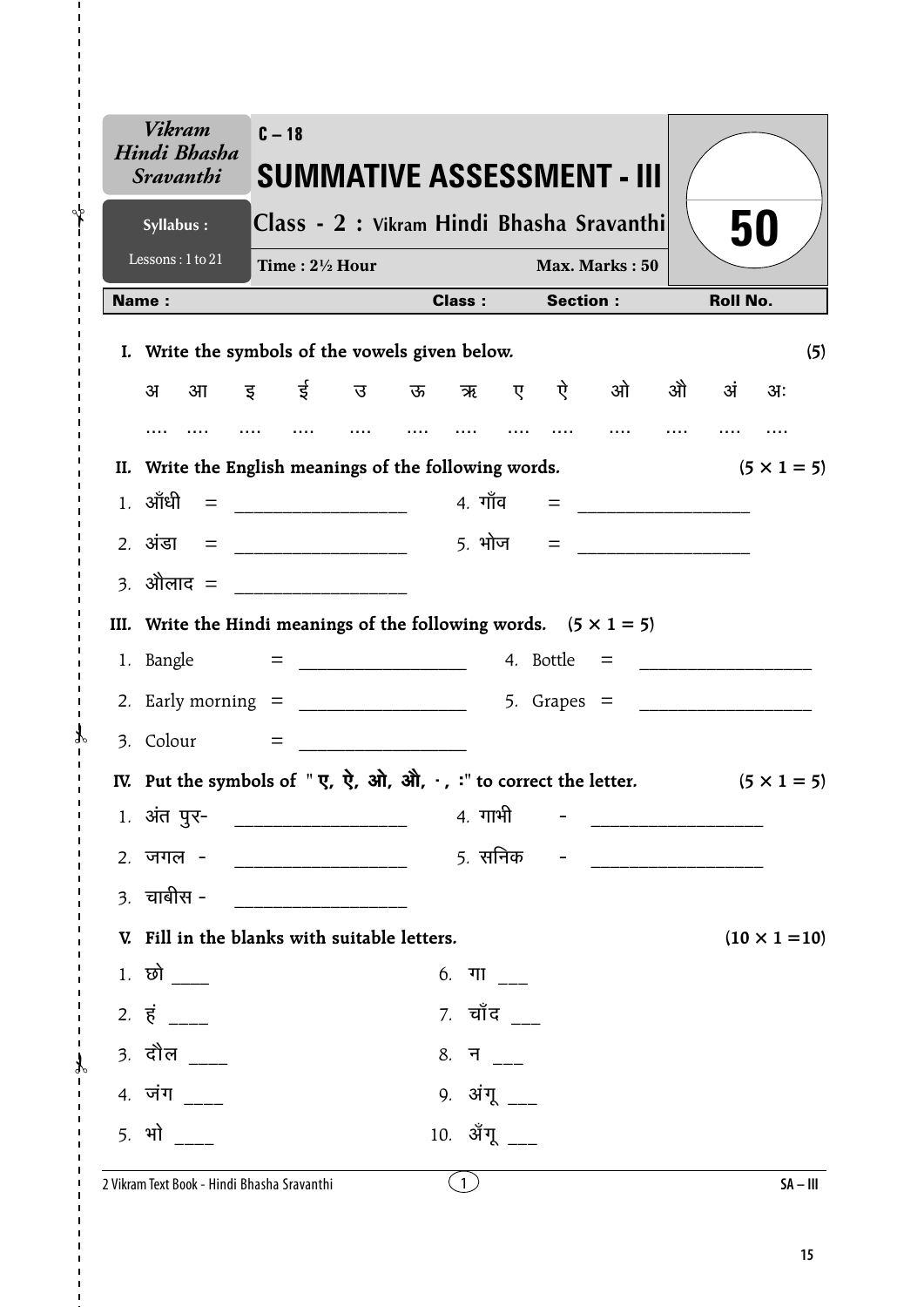|     |                         | VI. Write appropriate words under picture.               |                              |                          |       |  |                           | $(5 \times 2 = 10)$ |
|-----|-------------------------|----------------------------------------------------------|------------------------------|--------------------------|-------|--|---------------------------|---------------------|
|     | 1. चाँद<br>पाँच<br>दाँत |                                                          |                              | 2. नैन<br>पैसा<br>बेंगन  |       |  | $3.$ तोता<br>कोयल<br>मोटा |                     |
|     | 4. हंस<br>झंडा<br>पंजा  |                                                          |                              | $5.$ नम:<br>काक:<br>दुःख | .     |  |                           |                     |
|     |                         | VII. Match the following.                                |                              |                          |       |  |                           | $(5 \times 1 = 5)$  |
|     | 1. मूली                 |                                                          | $\left( \right)$             | a) समुद्र                |       |  |                           |                     |
|     | 2. धूप                  |                                                          | $\rightarrow$                | b) मौसम                  |       |  |                           |                     |
|     | 3. Moon                 |                                                          | $\left( \frac{1}{2} \right)$ | c) Radish                |       |  |                           |                     |
|     | 4. Sea                  |                                                          |                              | d) Sunlight              |       |  |                           |                     |
|     | 5. Season               |                                                          |                              | e) चोर                   |       |  |                           |                     |
|     |                         | VIII. Write the number in Hindi words for the following. |                              |                          |       |  |                           | $(5 \times 1 = 5)$  |
| 1.8 |                         |                                                          |                              |                          | 4. 30 |  |                           |                     |
|     | 2. $18 =$               |                                                          |                              | 5.                       | 24    |  |                           |                     |
|     | $3.27 =$                |                                                          |                              |                          |       |  |                           |                     |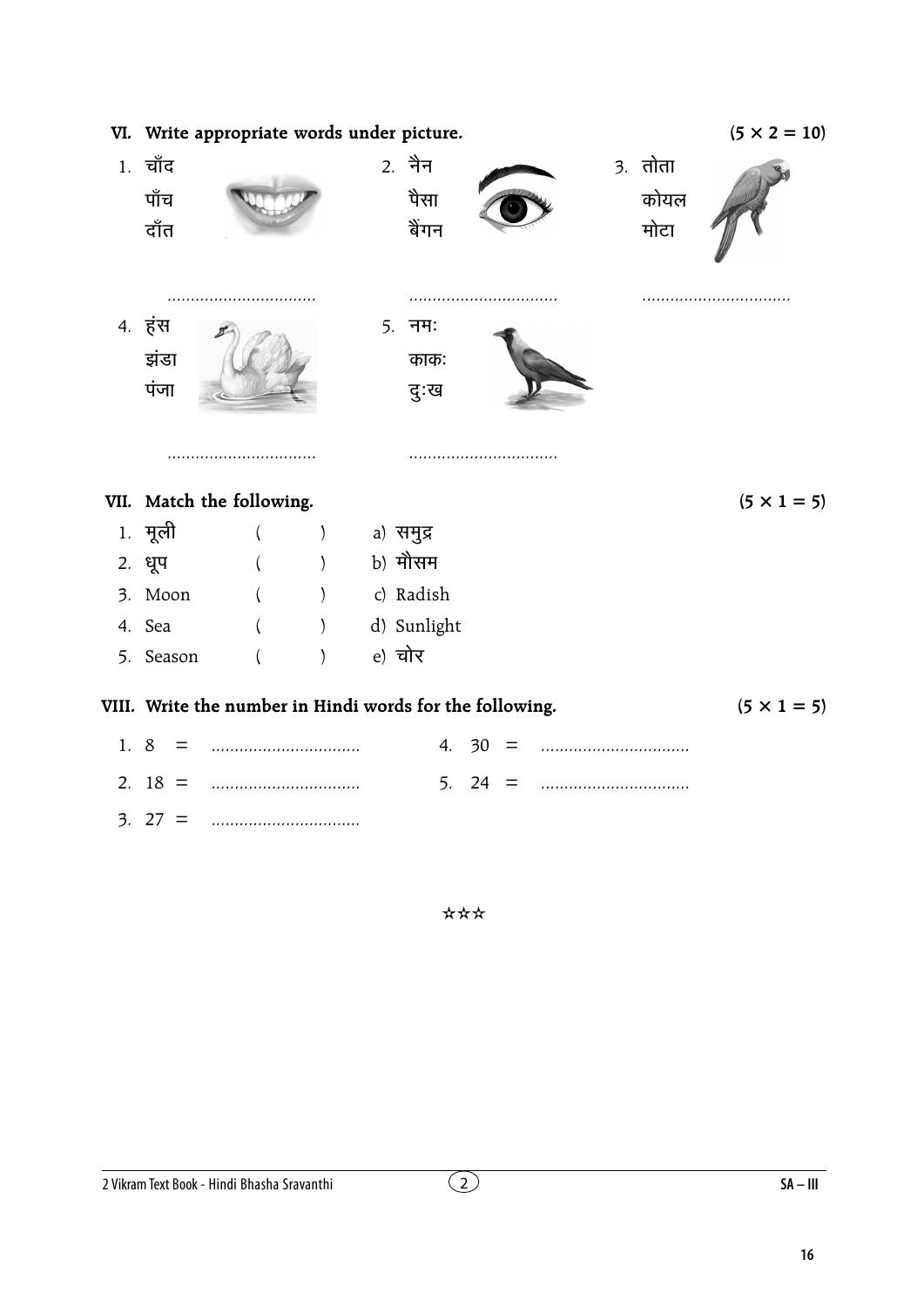| <b>Vikram</b><br>Hindi Bhasha<br>Sravanthi | $C - 18$<br><b>FORMATIVE ASSESSMENT - I</b> |               |                  |                 |
|--------------------------------------------|---------------------------------------------|---------------|------------------|-----------------|
| Syllabus :                                 | Class - 2 : Vikram Hindi Bhasha Sravanthi   |               |                  | 25              |
| Lessons : $1$ to $3$                       | Time: 1 Hour                                |               | Max. Marks: $25$ |                 |
| Name:                                      |                                             | <b>Class:</b> | <b>Section:</b>  | <b>Roll No.</b> |

**I.** Write the names of the following pictures in Hindi.  $(9 \times 1 = 9)$ 



















✃

✃

 $\lambda$ 











2 Vikram Text Book - Hindi Bhasha Sravanthi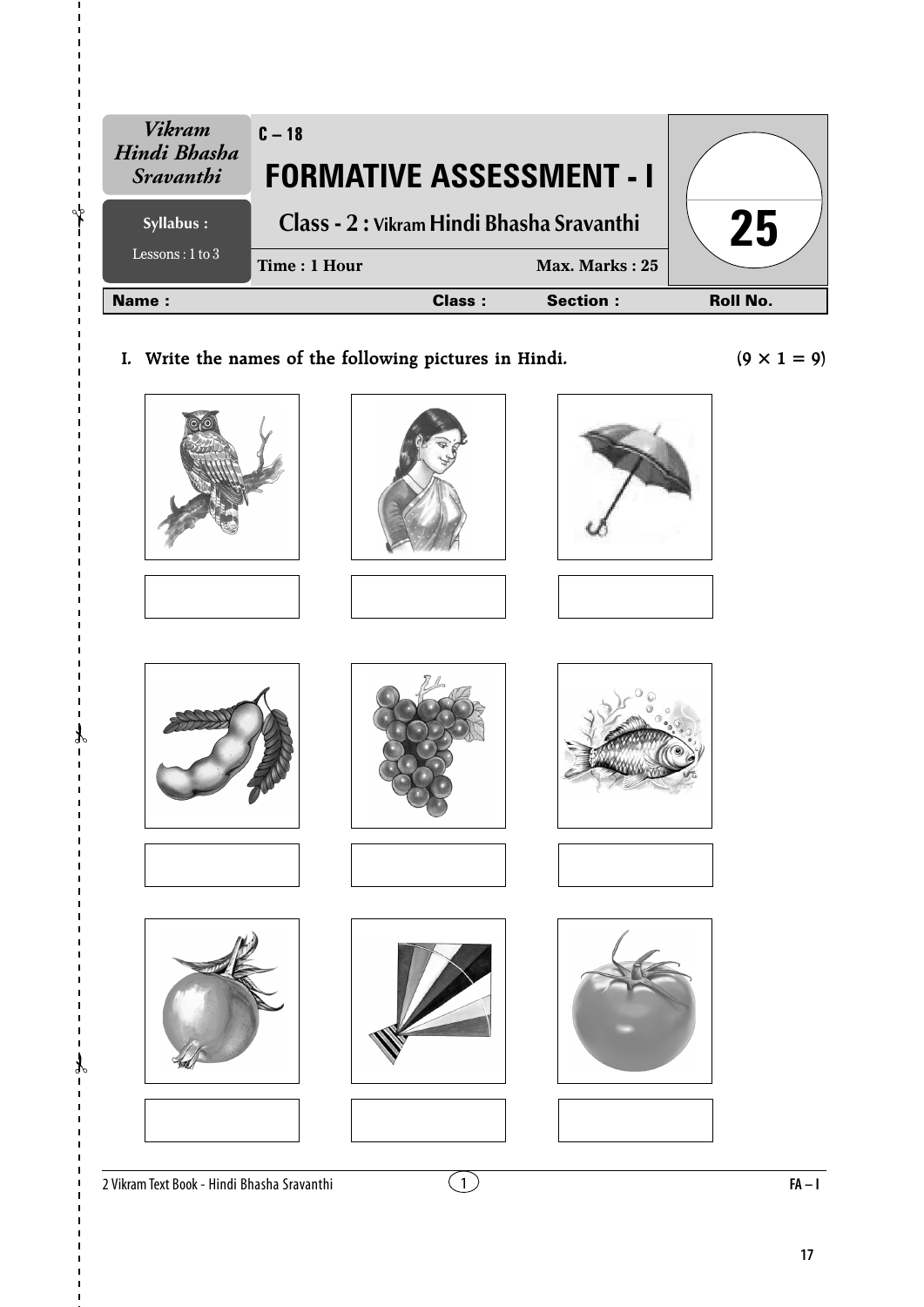II. Fill in the blanks.



#### III. Fill in the blanks.

- 
- 

#### IV. Write the "Bharahkadi" (बारहखड़ी).

 $(14 \times \frac{1}{2} = 7)$ 

 $(6 \times 1 = 6)$ 

 $(2 \times 1\frac{1}{2} = 3)$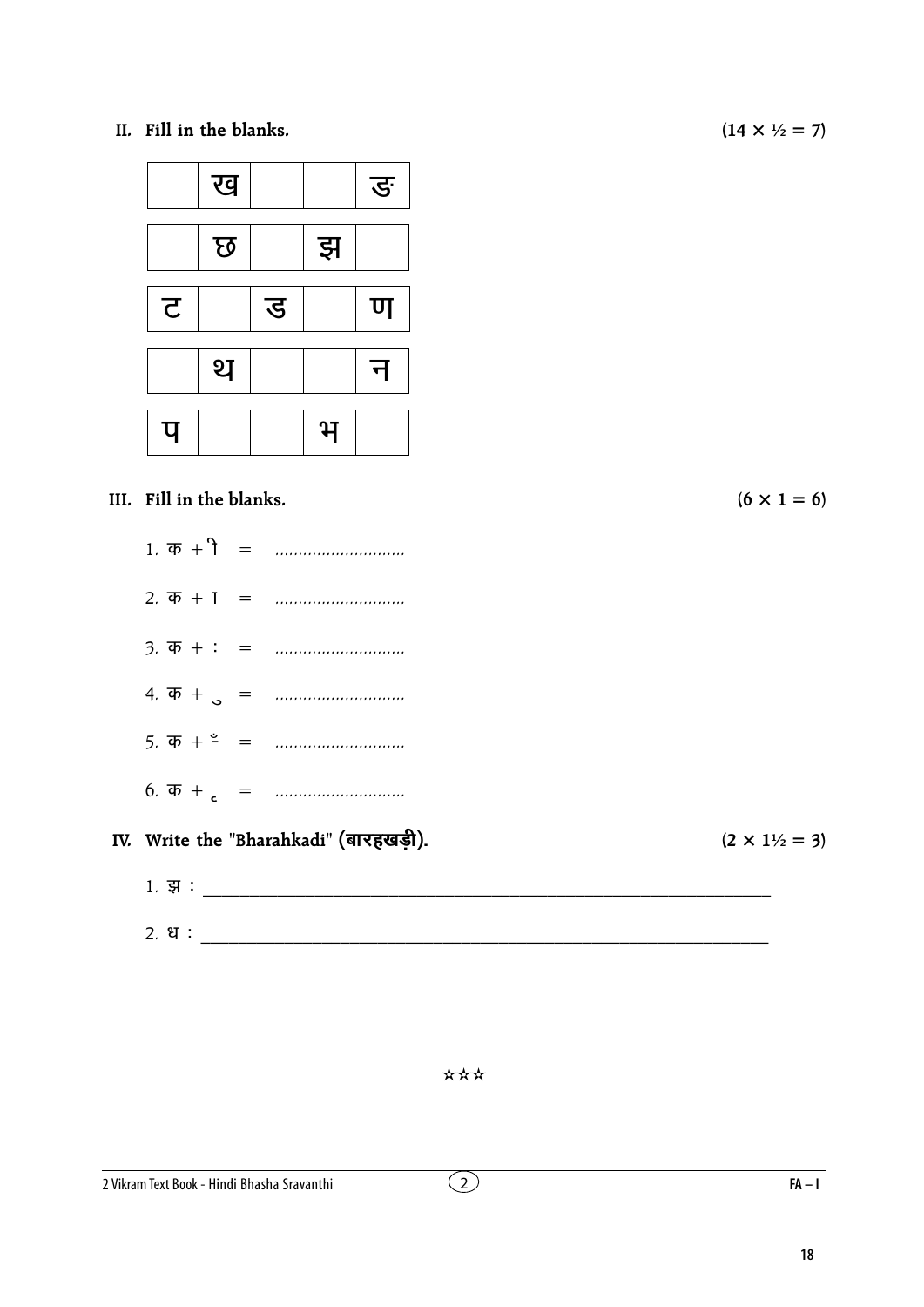| <b>Vikram</b><br>Hindi Bhasha<br><i>Sravanthi</i> | $C - 18$<br><b>FORMATIVE ASSESSMENT - II</b> |        |                  |                 |
|---------------------------------------------------|----------------------------------------------|--------|------------------|-----------------|
| Syllabus :                                        | Class - 2 : Vikram Hindi Bhasha Sravanthi    |        | 25               |                 |
| Lessons: $4$ to $6$                               | Time: 1 Hour                                 |        | Max. Marks: $25$ |                 |
| <b>Name:</b>                                      |                                              | Class: | <b>Section:</b>  | <b>Roll No.</b> |

I. Write the names of the following pictures in Hindi.

 $(6 \times 1 = 6)$ 



 $(4 \times 1 = 4)$ 

1. नकल  $\equiv$ 2. शहर  $=$  $3.75 + 3.75 = 3.75$ 4. बतख  $=$ 

2 Vikram Text Book - Hindi Bhasha Sravanthi

 $FA - II$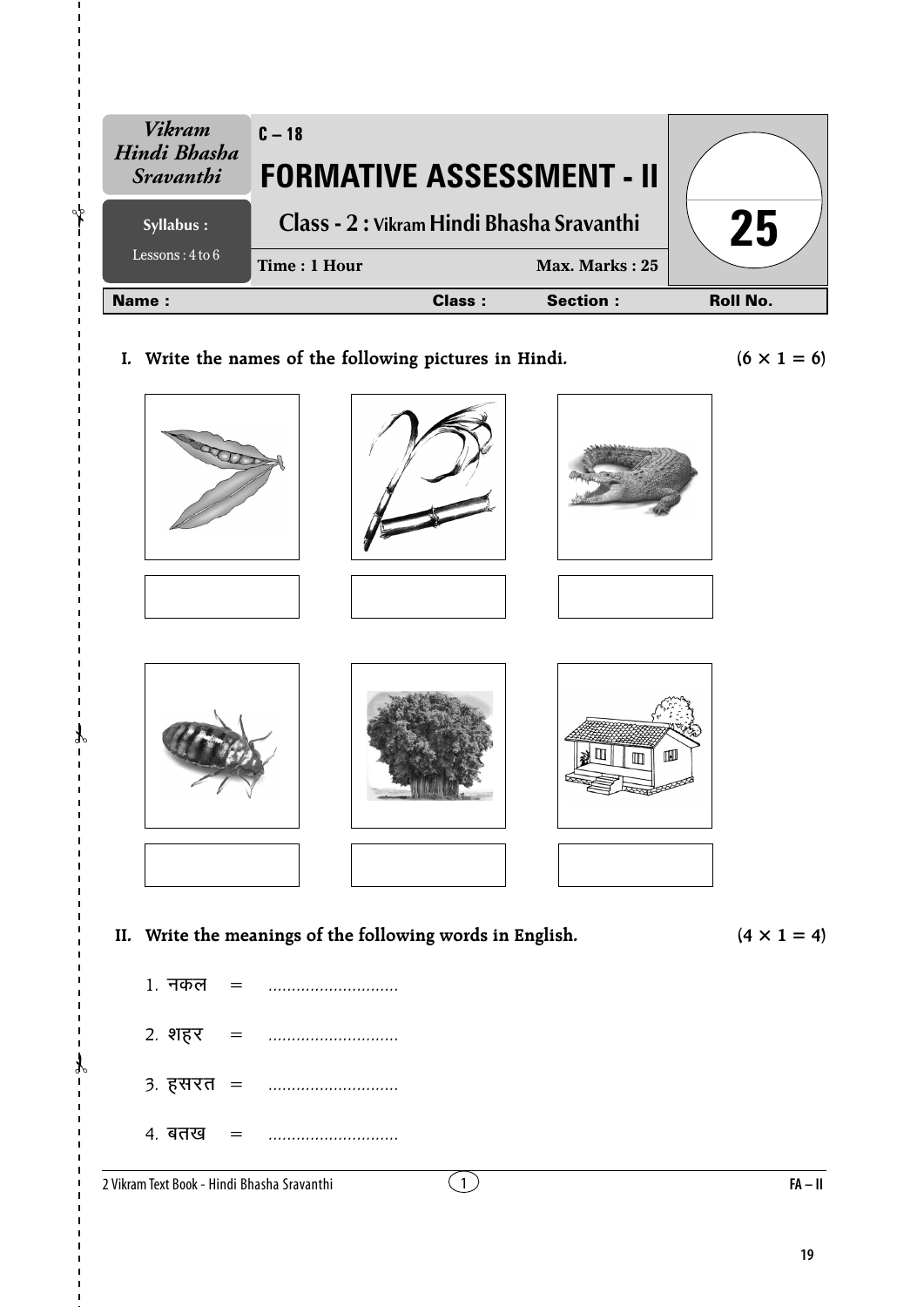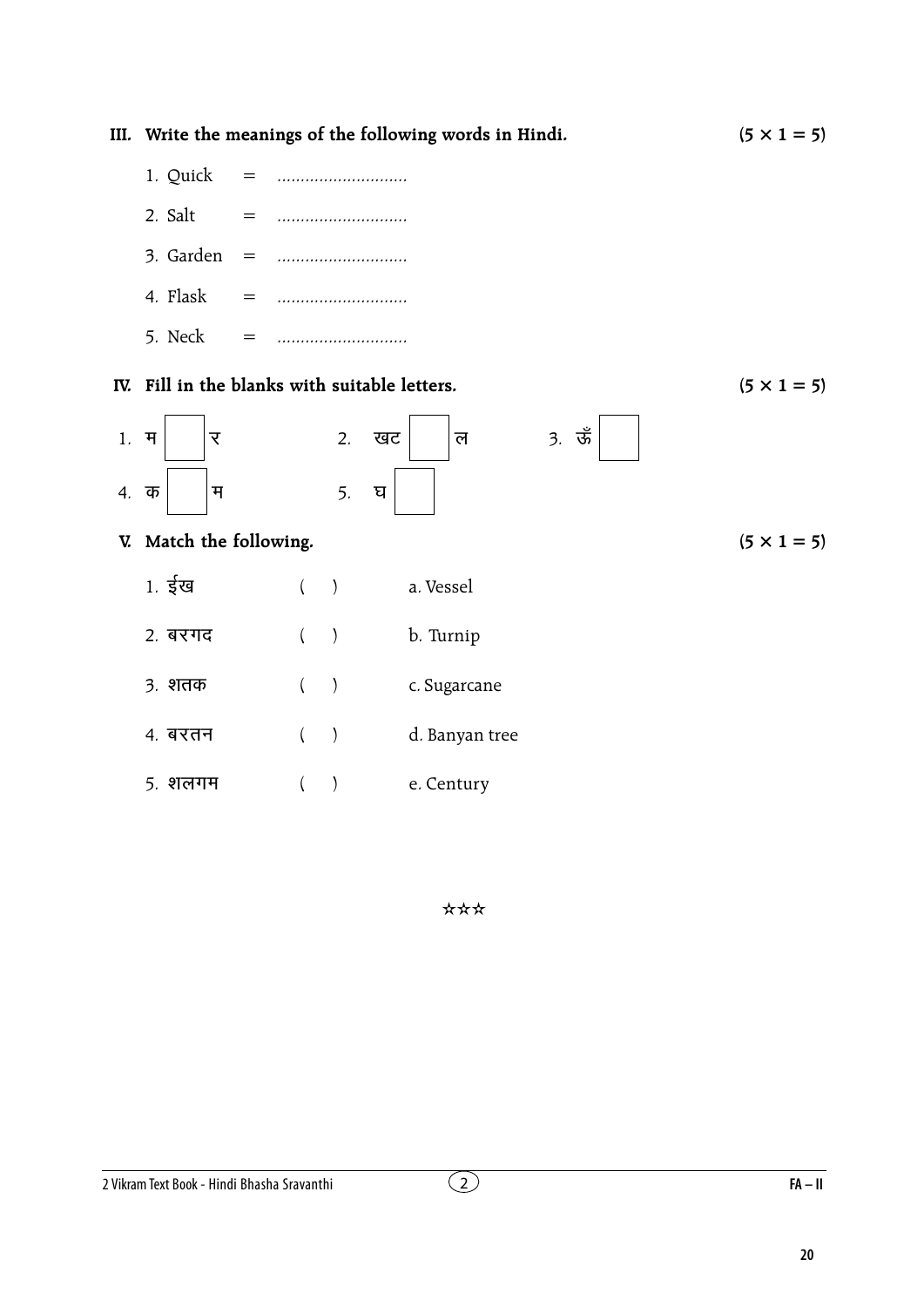| Vikram                                  | $C - 18$                                  |        |                  |                 |
|-----------------------------------------|-------------------------------------------|--------|------------------|-----------------|
| Hindi Bhasha<br><i><b>Sravanthi</b></i> | <b>FORMATIVE ASSESSMENT - III</b>         |        |                  |                 |
| Syllabus :                              | Class - 2 : Vikram Hindi Bhasha Sravanthi | 25     |                  |                 |
| Lessons: $8$ to 13                      | Time: 1 Hour                              |        | Max. Marks: $25$ |                 |
| <b>Name:</b>                            |                                           | Class: | <b>Section:</b>  | <b>Roll No.</b> |
|                                         |                                           |        |                  |                 |

**I.** Write the names of the following pictures in Hindi.  $(6 \times 1 = 6)$ 















**II.** Write the symbol of the following letters.  $(4 \times 1 = 4)$ 

 $2.$  ' $\xi'$  की मात्रा =

3. 'ऊ' की मात्रा =

✃

✃

 $\lambda$ 

 $4.$  'आ' की मात्रा =



2 Vikram Text Book - Hindi Bhasha Sravanthi

1 **FA – III**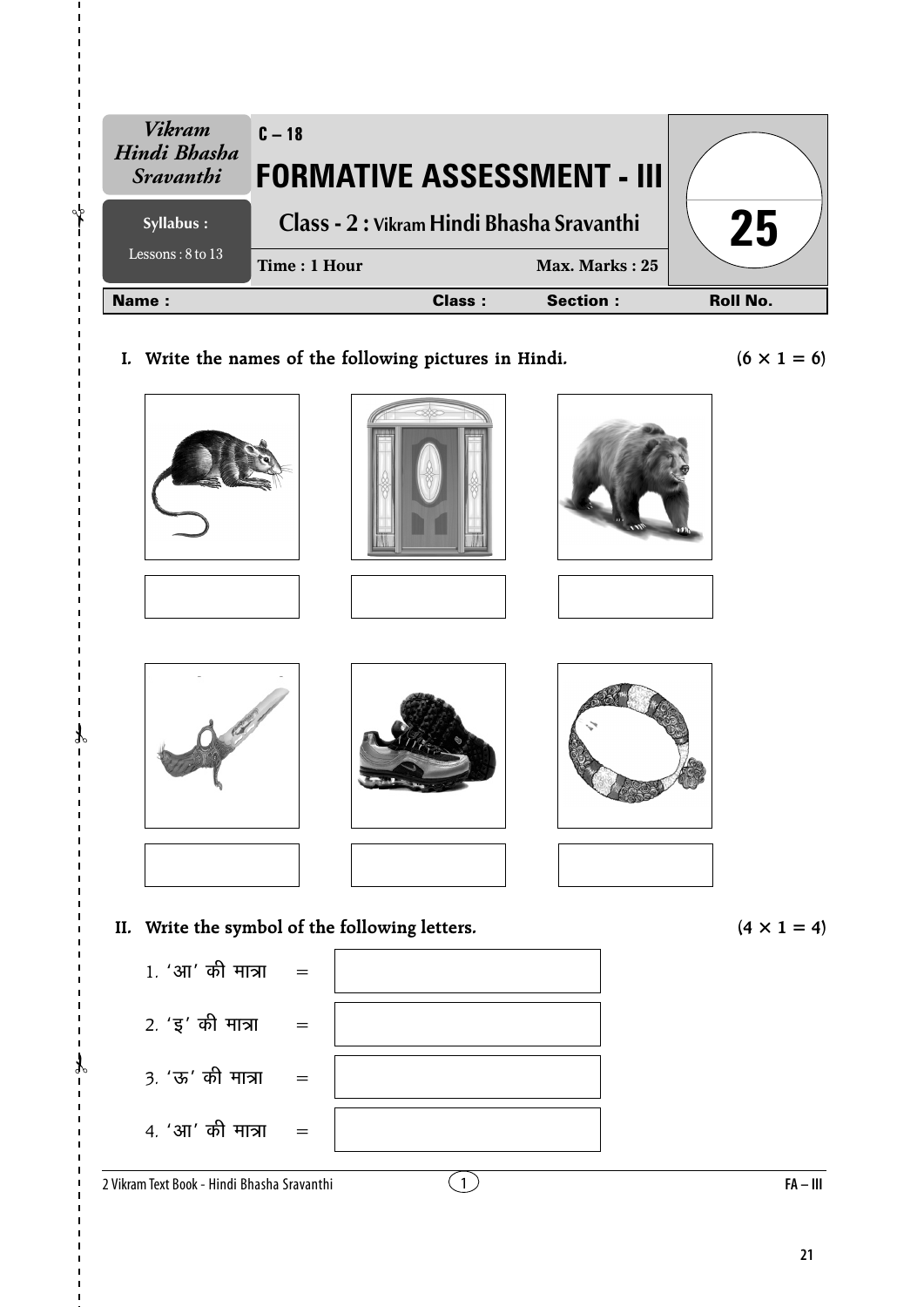|     | III. Write the meanings of the following words in English. | $(5 \times 1 = 5)$ |
|-----|------------------------------------------------------------|--------------------|
|     |                                                            |                    |
|     | 2. कृपाण =                                                 |                    |
|     |                                                            |                    |
|     | 4. पिता =                                                  |                    |
|     |                                                            |                    |
|     | IV. Write the meanings of the following words in Hindi.    | $(5 \times 1 = 5)$ |
|     | 1. फुहारा =                                                |                    |
|     |                                                            |                    |
|     |                                                            |                    |
|     |                                                            |                    |
|     |                                                            |                    |
|     | V. Fill in the blanks with suitable letters.               | $(5 \times 1 = 5)$ |
| नी, | ख, ता, ना,<br>या                                           |                    |



\*\*\*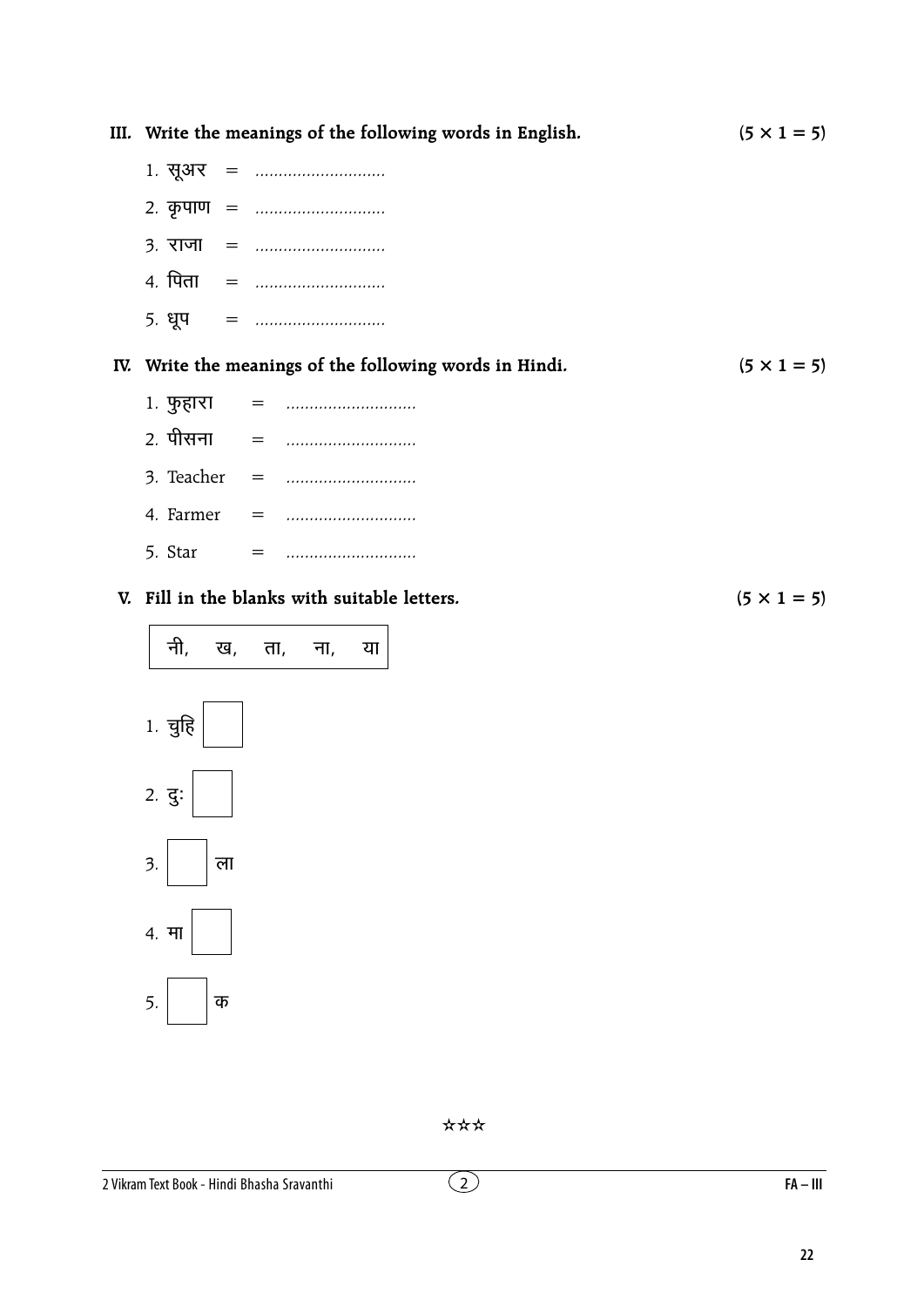| <b>Vikram</b><br>Hindi Bhasha | $C - 18$                                               |                 |                    |
|-------------------------------|--------------------------------------------------------|-----------------|--------------------|
| <i>Sravanthi</i>              | <b>FORMATIVE ASSESSMENT - IV</b>                       |                 |                    |
| Syllabus :                    | Class - 2 : Vikram Hindi Bhasha Sravanthi              |                 | 25                 |
| Lessons: $15$ to $20$         | Time: 1 Hour                                           | Max. Marks: 25  |                    |
| Name:                         | <b>Class:</b>                                          | <b>Section:</b> | <b>Roll No.</b>    |
|                               | I. Write the names of the following pictures in Hindi. |                 | $(5 \times 1 = 5)$ |















✃

✃

 $\lambda$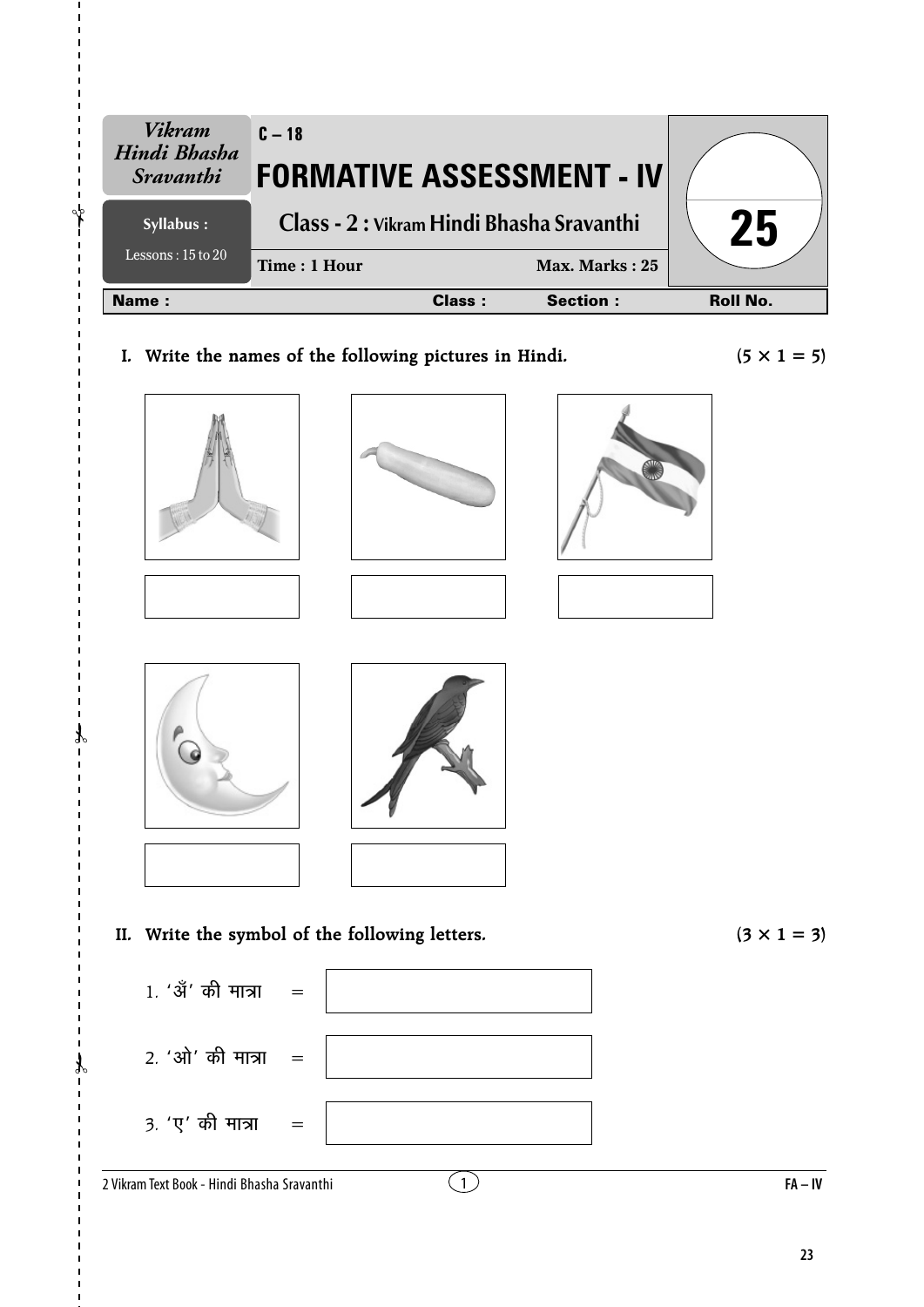|                            |          |                                                      | III. Write the meanings of the following words in English. | $(5 \times 1 = 5)$ |
|----------------------------|----------|------------------------------------------------------|------------------------------------------------------------|--------------------|
| 1. ढोलक =                  |          |                                                      |                                                            |                    |
| 2. केदी =                  |          |                                                      |                                                            |                    |
| <u> 3. औरत = </u>          |          |                                                      |                                                            |                    |
| 4. सोना =                  |          |                                                      |                                                            |                    |
| <u> 5. छोटा   =  </u>      |          |                                                      |                                                            |                    |
|                            |          |                                                      | IV. Write the meanings of the following words in Hindi.    | $(5 \times 1 = 5)$ |
|                            |          |                                                      |                                                            |                    |
| 2. Eye = $\ldots$          |          |                                                      |                                                            |                    |
|                            |          |                                                      |                                                            |                    |
|                            |          |                                                      |                                                            |                    |
| 5. Dry fruits = $\ldots$   |          |                                                      |                                                            |                    |
| V. Match the following.    |          |                                                      |                                                            | $(7 \times 1 = 7)$ |
| 1. Paisa                   |          |                                                      | ( ) a) लौकी                                                |                    |
| 2. Bottlegourd ( ) b) पैसा |          |                                                      |                                                            |                    |
| 3. Shoe                    | $\left($ | $\left( \begin{array}{c} 0 \\ 0 \end{array} \right)$ | c) कृपा                                                    |                    |
| 4. Kindness                | $\left($ | $\mathcal{E}$                                        | d) जूता                                                    |                    |
| 5. Eye                     | $\left($ | $\mathcal{E}$                                        | e) बेटी                                                    |                    |
| 6. Cauliflower             |          | $\mathcal{E}$                                        | f) नैन                                                     |                    |
| 7. Daughter                |          |                                                      | $g$ ) गोभी                                                 |                    |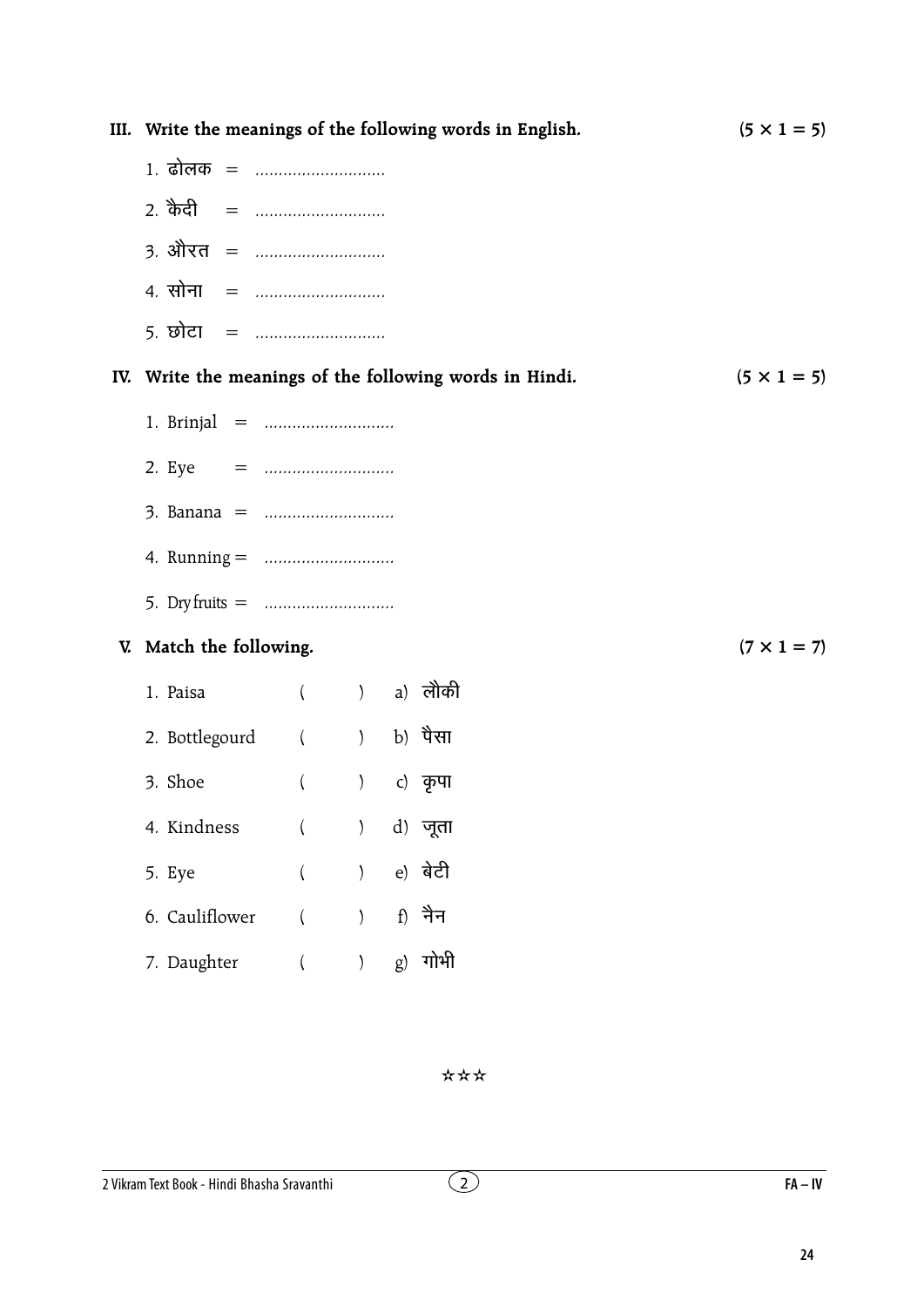| <b>Vikram</b><br>Hindi Bhasha<br><b>Sravanthi</b> | $C - 18$<br><b>SUMMATIVE ASSESSMENT - I</b>               |                        |                |                    |
|---------------------------------------------------|-----------------------------------------------------------|------------------------|----------------|--------------------|
| Syllabus :                                        | Class - 2 : Vikram Hindi Bhasha Sravanthi                 |                        |                | 50                 |
| Lessons: 1 to 7                                   | Time: $2\frac{1}{2}$ Hour                                 |                        | Max. Marks: 50 |                    |
| <b>Name:</b>                                      |                                                           | <b>Class:</b> Section: |                | <b>Roll No.</b>    |
|                                                   | I. Write the English meanings of the following words.     |                        |                | $(5 \times 1 = 5)$ |
|                                                   |                                                           |                        |                |                    |
|                                                   | 2. चमक = ____________________ 5. दशक = __________________ |                        |                |                    |
|                                                   |                                                           |                        |                |                    |
|                                                   | II. Write the Hindi meanings of the following words.      |                        |                | $(5 \times 1 = 5)$ |
|                                                   |                                                           |                        |                |                    |
|                                                   |                                                           |                        |                |                    |
|                                                   |                                                           |                        |                |                    |
|                                                   | III. Make words using ' $\exists$ ' with the following.   |                        |                | $(4 \times 2 = 8)$ |
|                                                   | थ                                                         | 1.                     |                |                    |
|                                                   |                                                           |                        |                |                    |
| ऊ                                                 | ध<br>न                                                    | 2.                     |                |                    |
|                                                   |                                                           | 3.                     |                |                    |
|                                                   | म                                                         | 4.                     |                |                    |
|                                                   |                                                           |                        |                |                    |
| 2 Vikram Text Book - Hindi Bhasha Sravanthi       |                                                           |                        |                | $SA - I$           |

ł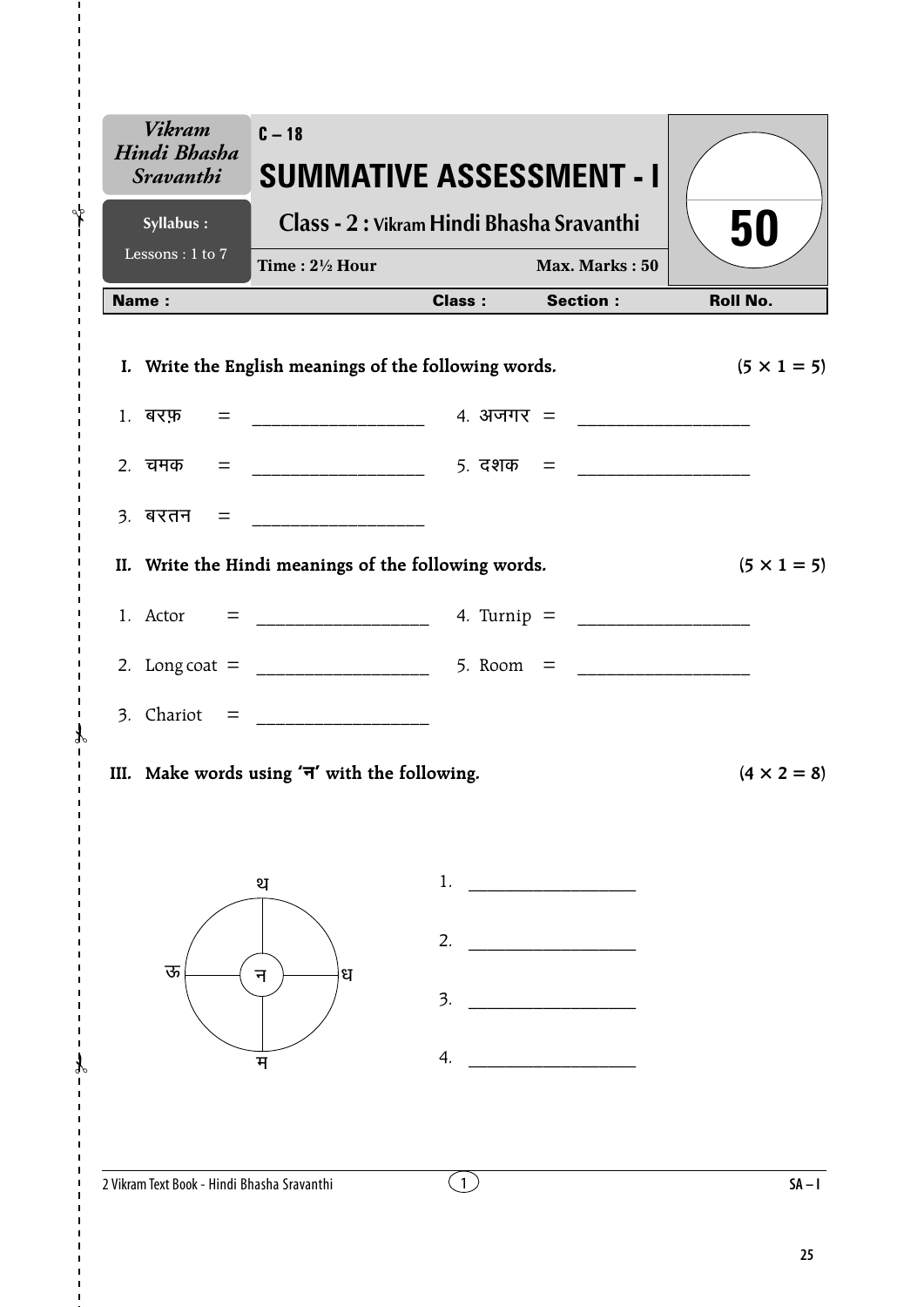|      | IV. Fill in the blanks with suitable letters.               |          |                                             |                       |        |    |         |   |   |         |   |    | $(8 \times 1 = 8)$ |
|------|-------------------------------------------------------------|----------|---------------------------------------------|-----------------------|--------|----|---------|---|---|---------|---|----|--------------------|
|      | $1.$ अ $\_\,$ र                                             |          |                                             |                       |        |    | 5. धक   |   |   |         |   |    |                    |
|      | 2. धक                                                       |          |                                             |                       | 6.     |    | भ क     |   |   |         |   |    |                    |
| 3. ध |                                                             |          |                                             |                       |        |    | 7. ਸਟ   |   |   |         |   |    |                    |
|      | 4. उप __ न                                                  |          |                                             |                       |        |    | 8. गर न |   |   |         |   |    |                    |
|      | V. Write appropriate word under the picture.                |          |                                             |                       |        |    |         |   |   |         |   |    | $(3 \times 1 = 3)$ |
| 1.   | कलम                                                         |          |                                             | 2. फल                 |        |    |         |   |   | ३. अदरक |   |    |                    |
|      | बरफ़                                                        |          |                                             |                       | नल     |    |         |   |   | बरगद    |   |    |                    |
|      | मटर                                                         |          |                                             |                       | हल     |    |         |   |   | खटमल    |   |    |                    |
|      |                                                             |          |                                             |                       |        |    |         |   |   |         |   |    |                    |
|      |                                                             |          |                                             |                       |        |    |         |   |   |         |   |    |                    |
|      | VI. Match the following.                                    |          |                                             |                       |        |    |         |   |   |         |   |    | $(5 \times 1 = 5)$ |
|      | 1. Aukar                                                    | $\left($ |                                             | a) $\overline{q}$     |        |    |         |   |   |         |   |    |                    |
|      | 2. Ku                                                       |          | $($ $)$                                     | b) अं                 |        |    |         |   |   |         |   |    |                    |
|      | 3. Kam                                                      |          |                                             | c) औ                  |        |    |         |   |   |         |   |    |                    |
|      | 4. Am                                                       |          |                                             | d) कु                 |        |    |         |   |   |         |   |    |                    |
|      | 5. Va                                                       |          |                                             | e) $\dot{\bar{\Phi}}$ |        |    |         |   |   |         |   |    |                    |
|      | VII. Make the words beginning with the letters given below. |          |                                             |                       |        |    |         |   |   |         |   |    | $(6 \times 1 = 6)$ |
|      | $1.$ क                                                      |          |                                             |                       | 4.     | 디  |         |   |   |         |   |    |                    |
|      | 2.3J                                                        |          | <u> 1980 - Jan Barbara Barat III, marka</u> |                       | 5.     | ्र |         |   |   |         |   |    |                    |
| 3. म |                                                             |          | <u> 1999 - Johann Barnett, f</u>            |                       | $6.$ न |    |         |   |   |         |   |    |                    |
|      | VIII. Write the symbols of the vowels given below.          |          |                                             |                       |        |    |         |   |   |         |   |    | (10)               |
|      | $3\Pi$<br>$\overline{3}$                                    | इ        | ई                                           | ত্ত                   | ऊ      |    | ऋ       | ए | ऐ | ओ       | औ | अं | अः                 |
|      |                                                             |          |                                             |                       |        |    |         |   |   |         |   |    |                    |

 $SA-I$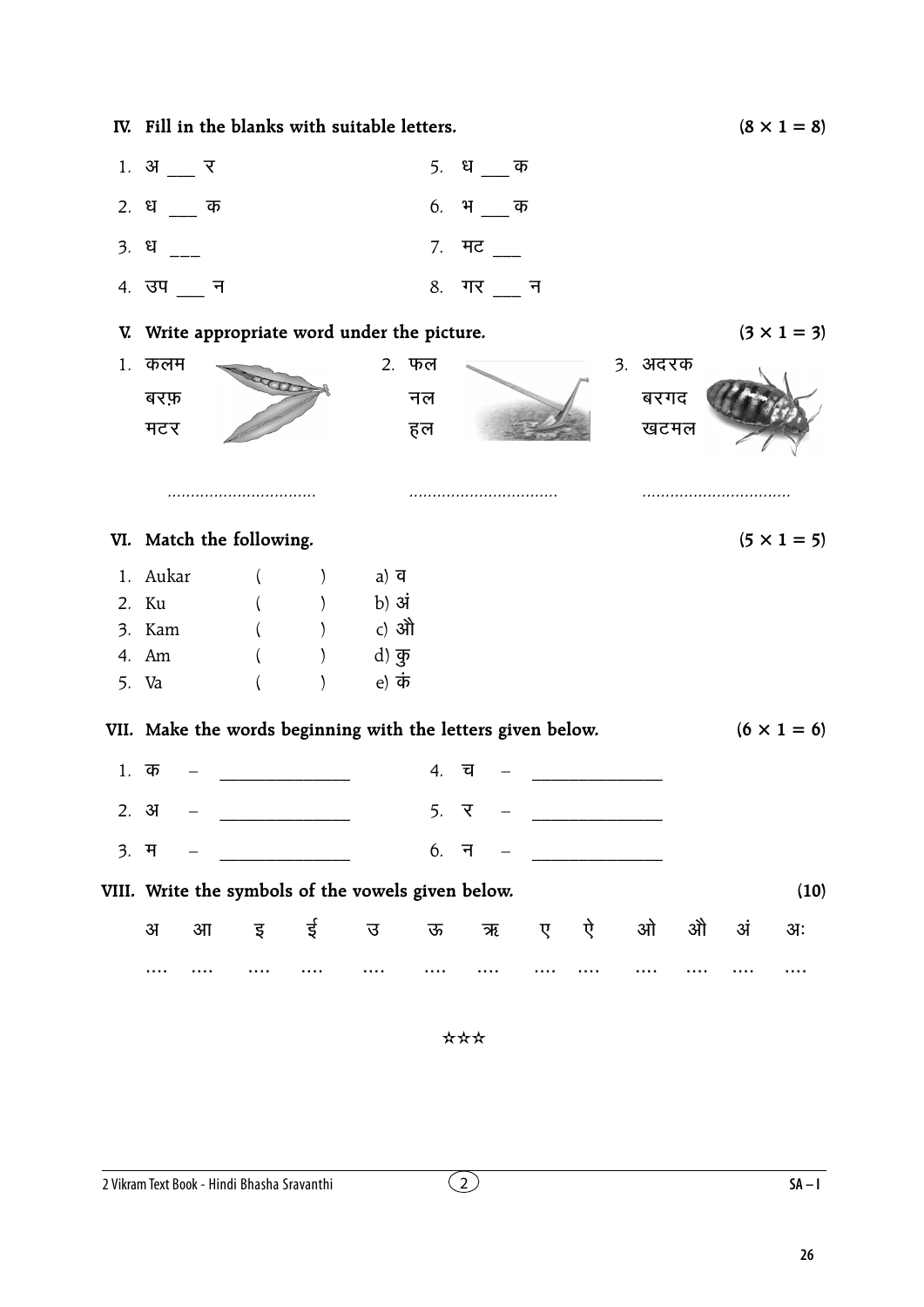|                  | <b>Vikram</b><br>Hindi Bhasha<br><i><b>Sravanthi</b></i>                  |  | $C - 18$                                                                                                              |               | SUMMATIVE ASSESSMENT - II                 |                         |                   |                                          |                 |      |    |                      |
|------------------|---------------------------------------------------------------------------|--|-----------------------------------------------------------------------------------------------------------------------|---------------|-------------------------------------------|-------------------------|-------------------|------------------------------------------|-----------------|------|----|----------------------|
|                  | Syllabus:                                                                 |  |                                                                                                                       |               | Class - 2 : Vikram Hindi Bhasha Sravanthi |                         |                   |                                          |                 |      | 50 |                      |
|                  | Lessons: 1 to 14                                                          |  | Time: $2\frac{1}{2}$ Hour                                                                                             |               |                                           |                         |                   | Max. Marks: 50                           |                 |      |    |                      |
| Name:            |                                                                           |  |                                                                                                                       | <b>Class:</b> |                                           | <b>Section:</b>         |                   |                                          | <b>Roll No.</b> |      |    |                      |
| L.               | Write the symbols of the vowels given below.                              |  |                                                                                                                       |               |                                           |                         |                   |                                          |                 |      |    | (10)                 |
|                  | अ<br>आ                                                                    |  | इ ई                                                                                                                   | उ             |                                           |                         |                   | ऊ ऋ ए ऐ                                  | ओ               | औ अं |    | अः                   |
|                  | .                                                                         |  |                                                                                                                       | $\cdots$      | $\cdots$                                  | $\cdots$                | $\cdots$          |                                          |                 |      |    |                      |
|                  | II. Write the English meanings of the following words.                    |  |                                                                                                                       |               |                                           |                         |                   |                                          |                 |      |    | $(5 \times 1 = 5)$   |
| 1.               | चिड़िया = ____________________                                            |  |                                                                                                                       |               |                                           |                         |                   | 4. दुकान = __________________            |                 |      |    |                      |
|                  | 2. दिमक = ____________________                                            |  |                                                                                                                       |               |                                           |                         | <u>5. शिकार =</u> |                                          |                 |      |    |                      |
| $\overline{3}$ . | मेवा =                                                                    |  | _________________________                                                                                             |               |                                           |                         |                   |                                          |                 |      |    |                      |
|                  | III. Write the Hindi meanings of the following words.                     |  |                                                                                                                       |               |                                           |                         |                   |                                          |                 |      |    | $(5 \times 1 = 5)$   |
|                  | $1.$ गुड़िया =                                                            |  | <u> Liston de la construcción de la construcción de la construcción de la construcción de la construcción de la c</u> |               |                                           |                         | ४. वृषभ           | =                                        |                 |      |    |                      |
|                  | 2. Dry Fruits $=$                                                         |  |                                                                                                                       |               |                                           |                         | 5. Banana         | $=$                                      |                 |      |    |                      |
|                  | $3.$ Swing $=$                                                            |  |                                                                                                                       |               |                                           |                         |                   |                                          |                 |      |    |                      |
|                  | IV. Write the following.                                                  |  |                                                                                                                       |               |                                           |                         |                   |                                          |                 |      |    | $(5 \times 1 = 5)$   |
|                  | $1. 7 + 1 + 7 + 7$                                                        |  |                                                                                                                       |               |                                           | =                       |                   |                                          |                 |      |    |                      |
|                  | 2. $\overline{a}$ + $\Gamma$ + $\overline{a}$ + $\Gamma$ + $\overline{g}$ |  |                                                                                                                       |               |                                           |                         |                   |                                          |                 |      |    |                      |
|                  |                                                                           |  |                                                                                                                       |               |                                           |                         |                   |                                          |                 |      |    |                      |
|                  | 4. स + $\alpha$ + $\beta$ + ज                                             |  |                                                                                                                       |               |                                           |                         |                   | $\begin{tabular}{c} \bf = \end{tabular}$ |                 |      |    |                      |
|                  | 5. $\frac{1}{4}$ + $\frac{1}{6}$ + $\frac{1}{4}$ + $\frac{1}{4}$          |  |                                                                                                                       |               |                                           |                         |                   | = <u>__________________</u>              |                 |      |    |                      |
|                  | V. Fill in the blanks with suitable letters.                              |  |                                                                                                                       |               |                                           |                         |                   |                                          |                 |      |    | $(10 \times 1 = 10)$ |
|                  | $1.$ जा ____                                                              |  |                                                                                                                       |               |                                           | 6. खू ___               |                   |                                          |                 |      |    |                      |
|                  | 2. वी ____                                                                |  |                                                                                                                       |               |                                           | 7. सूरा ____            |                   |                                          |                 |      |    |                      |
|                  | 3. पीस ____                                                               |  |                                                                                                                       |               |                                           | 8. $\Pi$ <sub>___</sub> |                   |                                          |                 |      |    |                      |
|                  | $4. \frac{1}{3}$ ____                                                     |  |                                                                                                                       |               |                                           | 9. मेवा                 |                   |                                          |                 |      |    |                      |
|                  | <u>5. सि</u>                                                              |  |                                                                                                                       |               |                                           | 10. का                  |                   |                                          |                 |      |    |                      |
|                  | 2 Vikram Text Book - Hindi Bhasha Sravanthi                               |  |                                                                                                                       |               |                                           | (1)                     |                   |                                          |                 |      |    | $SA - II$            |

 $\mathbf{I}$ ⊁่

 $\mathcal{X}$  $\overline{1}$ 

 $\mathcal{F}$  $\blacksquare$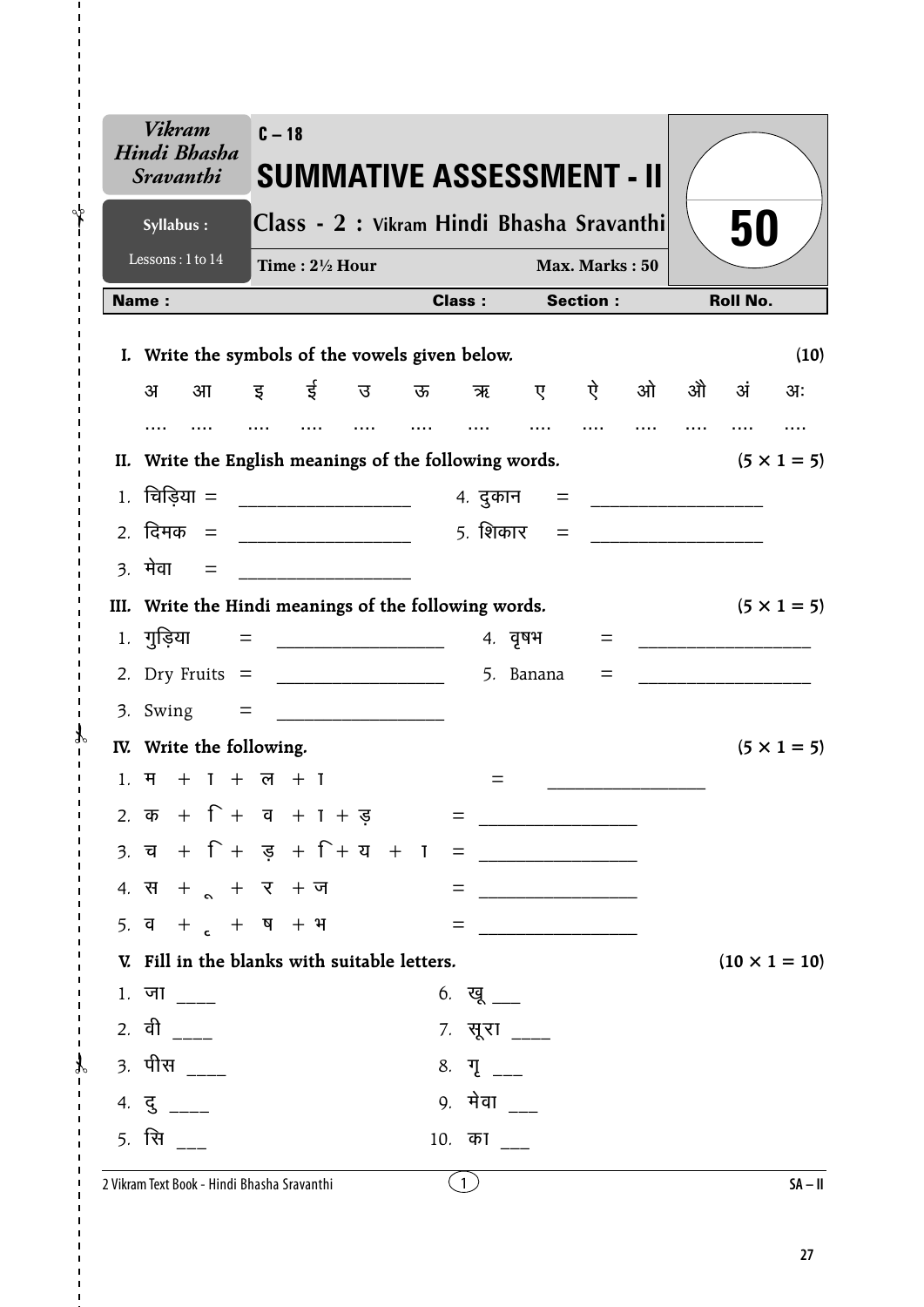### VI. Write appropriate words under the picture.



#### VII. Match the following.

|    | 1. चाँद |  | a) Nose   |
|----|---------|--|-----------|
|    | 2. जल   |  | b) Net    |
|    | ३. नाक  |  | c) Moon   |
|    | 4. जाल  |  | d) Mouth  |
|    | 5. कान  |  | e) Thirty |
|    | 6. वन   |  | f) Listen |
|    | 7. मुँह |  | g) New    |
|    | 8. शीशा |  | h) Flower |
| 9. | नया     |  | i) Ear    |
|    | 10. सुन |  | Water     |

 $(10 \times 1 = 10)$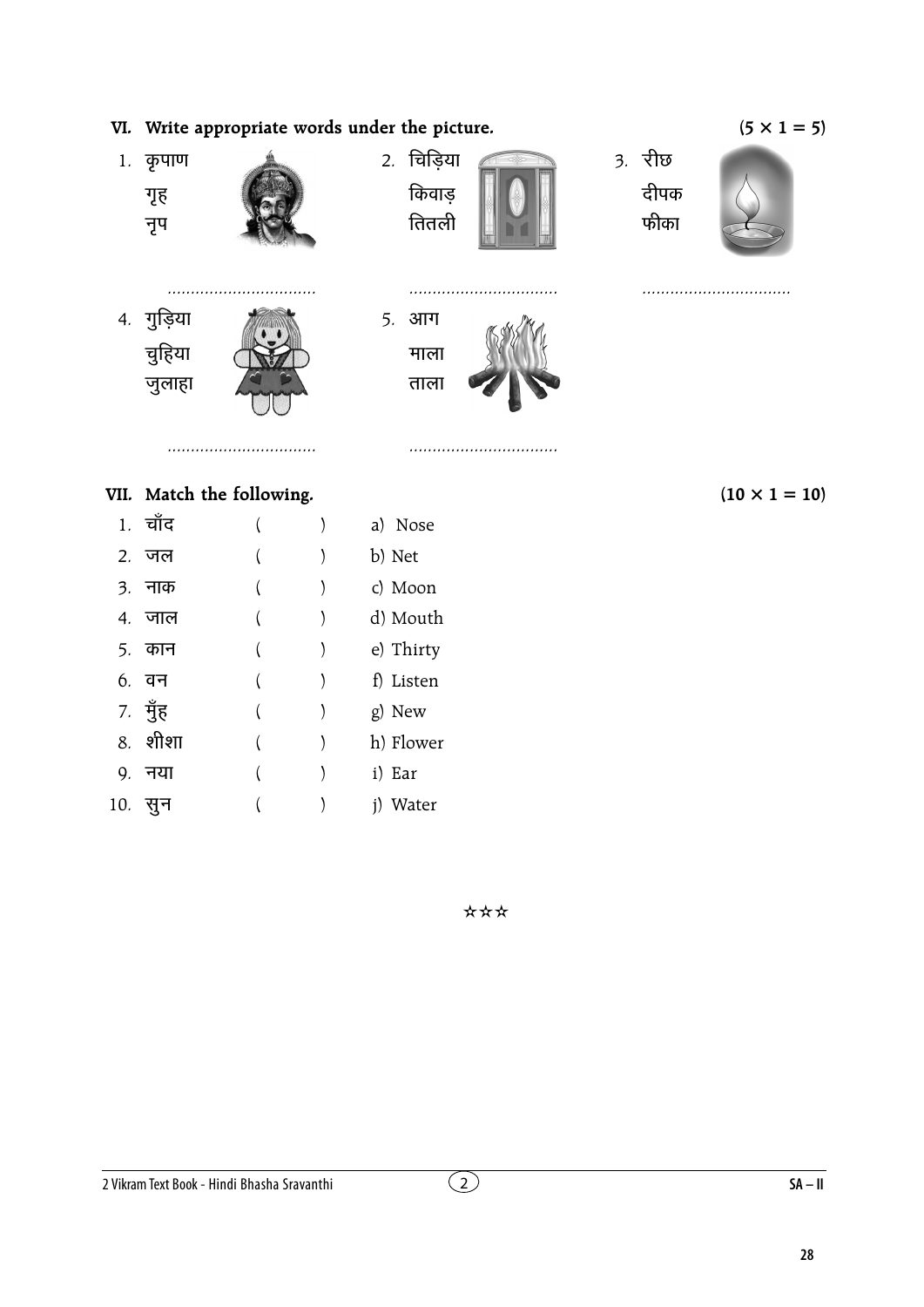| <b>Vikram</b><br>Hindi Bhasha<br><i><b>Sravanthi</b></i>                                                                                                                                                              | $C - 18$ |                           |                                                 |                |  |                 | <b>SUMMATIVE ASSESSMENT - III</b>         |  |                 |                      |  |
|-----------------------------------------------------------------------------------------------------------------------------------------------------------------------------------------------------------------------|----------|---------------------------|-------------------------------------------------|----------------|--|-----------------|-------------------------------------------|--|-----------------|----------------------|--|
| Syllabus:                                                                                                                                                                                                             |          |                           |                                                 |                |  |                 | Class - 2 : Vikram Hindi Bhasha Sravanthi |  |                 | 50                   |  |
| Lessons: 1 to 21                                                                                                                                                                                                      |          | Time: $2\frac{1}{2}$ Hour |                                                 | Max. Marks: 50 |  |                 |                                           |  |                 |                      |  |
| Name:                                                                                                                                                                                                                 |          |                           |                                                 | <b>Class:</b>  |  | <b>Section:</b> |                                           |  | <b>Roll No.</b> |                      |  |
| I. Write the symbols of the vowels given below.                                                                                                                                                                       |          |                           |                                                 |                |  |                 |                                           |  |                 | (5)                  |  |
| अ                                                                                                                                                                                                                     |          |                           |                                                 |                |  |                 | आइई उऊऋए ऐओ                               |  | ओे अं           | $3I$ :               |  |
|                                                                                                                                                                                                                       |          |                           |                                                 |                |  |                 |                                           |  |                 |                      |  |
| II. Write the English meanings of the following words.                                                                                                                                                                |          |                           |                                                 |                |  |                 |                                           |  |                 | $(5 \times 1 = 5)$   |  |
|                                                                                                                                                                                                                       |          |                           |                                                 |                |  |                 |                                           |  |                 |                      |  |
|                                                                                                                                                                                                                       |          |                           |                                                 |                |  |                 |                                           |  |                 |                      |  |
| 3. ओेलाद = ________________                                                                                                                                                                                           |          |                           |                                                 |                |  |                 |                                           |  |                 |                      |  |
| III. Write the Hindi meanings of the following words. $(5 \times 1 = 5)$                                                                                                                                              |          |                           |                                                 |                |  |                 |                                           |  |                 |                      |  |
|                                                                                                                                                                                                                       |          |                           |                                                 |                |  |                 |                                           |  |                 |                      |  |
|                                                                                                                                                                                                                       |          |                           |                                                 |                |  |                 |                                           |  |                 |                      |  |
|                                                                                                                                                                                                                       |          |                           |                                                 |                |  |                 |                                           |  |                 |                      |  |
| IV. Put the symbols of " $\vec{y}$ , $\vec{y}$ , $\vec{y}$ , $\vec{y}$ , $\vec{y}$ , $\vec{y}$ , $\vec{y}$ , $\vec{y}$ , $\vec{y}$ , $\vec{y}$ , $\vec{y}$ , $\vec{y}$ , $\vec{y}$ to correct the letter. (5 x 1 = 5) |          |                           |                                                 |                |  |                 |                                           |  |                 |                      |  |
| 1. अंत पुर-                                                                                                                                                                                                           |          |                           |                                                 | 4. गाभी        |  |                 |                                           |  |                 |                      |  |
| 2. जगल -                                                                                                                                                                                                              |          |                           |                                                 | 5. सनिक        |  |                 |                                           |  |                 |                      |  |
| $3.$ चाबीस -                                                                                                                                                                                                          |          |                           | <u> 1990 - Johann Barnett, fransk politiker</u> |                |  |                 |                                           |  |                 |                      |  |
| V. Fill in the blanks with suitable letters.                                                                                                                                                                          |          |                           |                                                 |                |  |                 |                                           |  |                 | $(10 \times 1 = 10)$ |  |
| $1.$ छो $\_\_$                                                                                                                                                                                                        |          |                           |                                                 | 6. गा ___      |  |                 |                                           |  |                 |                      |  |
| $2. \vec{5}$ ____                                                                                                                                                                                                     |          |                           |                                                 | 7. चाँद ___    |  |                 |                                           |  |                 |                      |  |
| <u>3. दौल ___</u>                                                                                                                                                                                                     |          |                           |                                                 | 8. न ___       |  |                 |                                           |  |                 |                      |  |
| 4. जंग                                                                                                                                                                                                                |          |                           |                                                 | 9. अंगू ___    |  |                 |                                           |  |                 |                      |  |
| <u>5. भो</u>                                                                                                                                                                                                          |          |                           |                                                 | 10. ॲंगू       |  |                 |                                           |  |                 |                      |  |
|                                                                                                                                                                                                                       |          |                           |                                                 |                |  |                 |                                           |  |                 |                      |  |

 $\mathbf{I}$  $\bigg\uparrow$ 

 $\mathcal{X}$  $\overline{1}$ 

 $\mathcal{X}$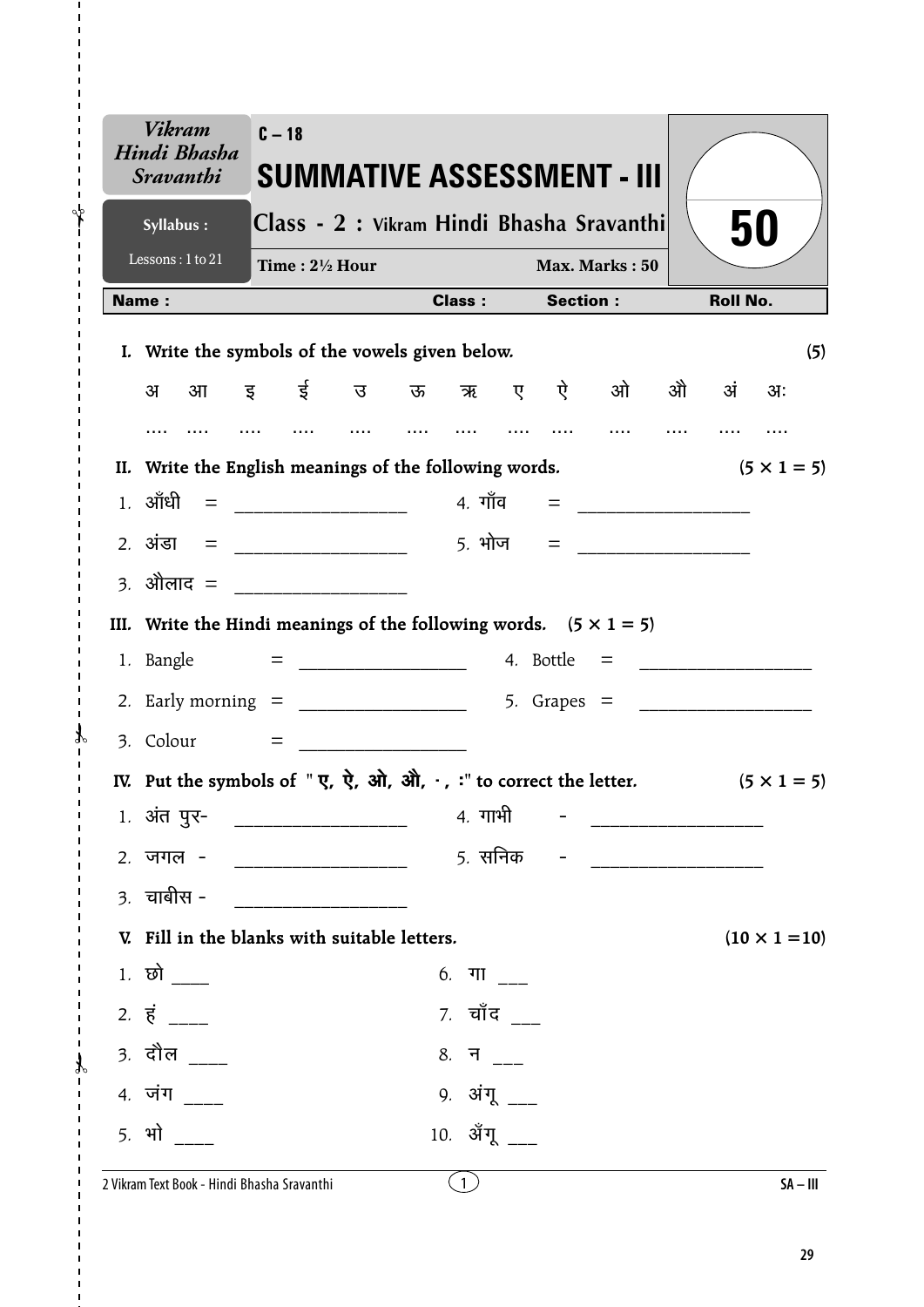|     | VI. Write appropriate words under picture. | $(5 \times 2 = 10)$                                      |                              |                          |       |  |                           |                    |
|-----|--------------------------------------------|----------------------------------------------------------|------------------------------|--------------------------|-------|--|---------------------------|--------------------|
|     | 1. चाँद<br>पाँच<br>दाँत                    |                                                          |                              | 2. नैन<br>पैसा<br>बेंगन  |       |  | $3.$ तोता<br>कोयल<br>मोटा |                    |
|     | 4. हंस<br>झंडा<br>पंजा                     |                                                          |                              | $5.$ नम:<br>काक:<br>दुःख | .     |  |                           |                    |
|     |                                            | VII. Match the following.                                |                              |                          |       |  |                           | $(5 \times 1 = 5)$ |
|     | 1. मूली                                    |                                                          | $\left( \right)$             | a) समुद्र                |       |  |                           |                    |
|     | 2. धूप                                     |                                                          | $\rightarrow$                | b) मौसम                  |       |  |                           |                    |
|     | 3. Moon                                    |                                                          | $\left( \frac{1}{2} \right)$ | c) Radish                |       |  |                           |                    |
|     | 4. Sea                                     |                                                          |                              | d) Sunlight              |       |  |                           |                    |
|     | 5. Season                                  |                                                          |                              | e) चोर                   |       |  |                           |                    |
|     |                                            | VIII. Write the number in Hindi words for the following. |                              |                          |       |  |                           | $(5 \times 1 = 5)$ |
| 1.8 |                                            |                                                          |                              |                          | 4. 30 |  |                           |                    |
|     | 2. $18 =$                                  |                                                          |                              | 5.                       | 24    |  |                           |                    |
|     | $3.27 =$                                   |                                                          |                              |                          |       |  |                           |                    |